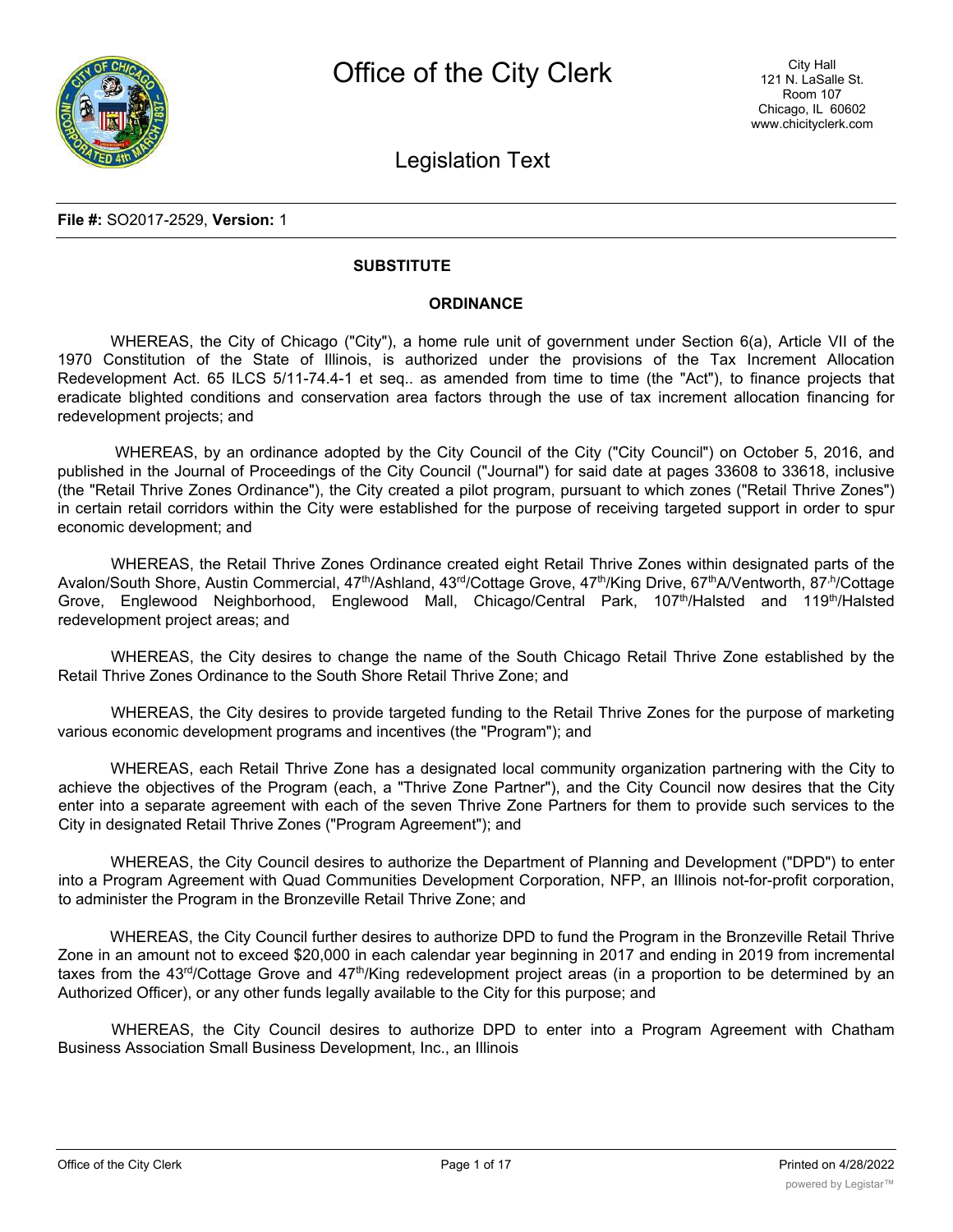not-for-profit corporation, to administer the Program in the portion of the Chatham Retail Thrive Zone along  $75<sup>th</sup>$  Street; and

WHEREAS, the City Council further desires to authorize DPD to fund the Program in the Chatham Retail Thrive Zone in an amount not to exceed \$20,000 in each calendar year beginning in 2017 and ending in 2019 from incremental taxes from the 87<sup>th</sup>/Cottage Grove and 67<sup>th</sup>A/Ventworth redevelopment project areas (in a proportion to be determined by an Authorized Officer), or any other funds legally available to the City for this purpose; and

WHEREAS, the City Council desires to authorize DPD to enter into a Program Agreement with Back of the Yards Neighborhood Council, an Illinois not-for-profit corporation, to administer the Program in the Back of the Yards Retail Thrive Zone; and

WHEREAS, the City Council further desires to authorize DPD to fund the Program in the Back of the Yards Retail Thrive Zone in an amount not to exceed \$20,000 in each calendar year beginning in 2017 and ending in 2019 from incremental taxes from the 47<sup>th</sup>/Ashland redevelopment project area, or any other funds legally available to the City for this purpose; and

WHEREAS, the City Council desires to authorize DPD to enter into a Program Agreement with Far South CDC, an Illinois not-for-profit corporation ("Far South CDC"), to administer the Program in the West Pullman Retail Thrive Zone; and

WHEREAS, the City Council further desires to authorize DPD to fund the Program in the West Pullman Retail Thrive Zone in an amount not to exceed \$20,000 in each calendar year beginning in 2017 and ending in 2019 from incremental taxes from the 107<sup>,h</sup>/Halsted and 119<sup>th</sup>/Halsted redevelopment project areas (in a proportion to be determined by an Authorized Officer), or any other funds legally available to the City for this purpose; and

WHEREAS, the City Council desires to authorize DPD to enter into a Program Agreement with Greater Englewood Community Development Corporation, an Illinois not-for-profit corporation, to administer the Program in the Englewood Retail Thrive Zone; and

WHEREAS, the City Council further desires to authorize DPD to fund the Program in the Englewood Retail Thrive Zone in an amount not to exceed \$20,000 in each calendar year beginning in 2017 and ending in 2019 from incremental taxes from the Englewood Neighborhood and Englewood Mall redevelopment project areas (in a proportion to be determined by an Authorized Officer), or any other funds legally available to the City for this purpose; and

WHEREAS, the City Council desires to authorize DPD to enter into a Program Agreement with West Humboldt Park Family and Development Council ("WHPFDC"), an Illinois not-for-profit corporation, to administer the Program in the West Humboldt Park Retail Thrive Zone;and

WHEREAS, the City Council further desires to authorize DPD to fund the Program in the West Humboldt Park Retail Thrive Zone in an amount not to exceed \$20,000 in each calendar year beginning in 2017 and ending in 2019 from incremental taxes from the Chicago/Central Park redevelopment project area, or any other funds legally available to the City for this purpose; and

WHEREAS, the City Council desires to authorize DPD to enter into a Program

2

Agreement with Austin African American Business Networking Association, Inc., NFP, an Illinois not-for-profit corporation, to administer the Program in the Austin Retail Thrive Zone; and

WHEREAS, the City Council further desires to authorize DPD to fund the Program in the Austin Retail Thrive Zone in an amount not to exceed \$20,000 in each calendar year beginning in 2017 and ending in 2019 from incremental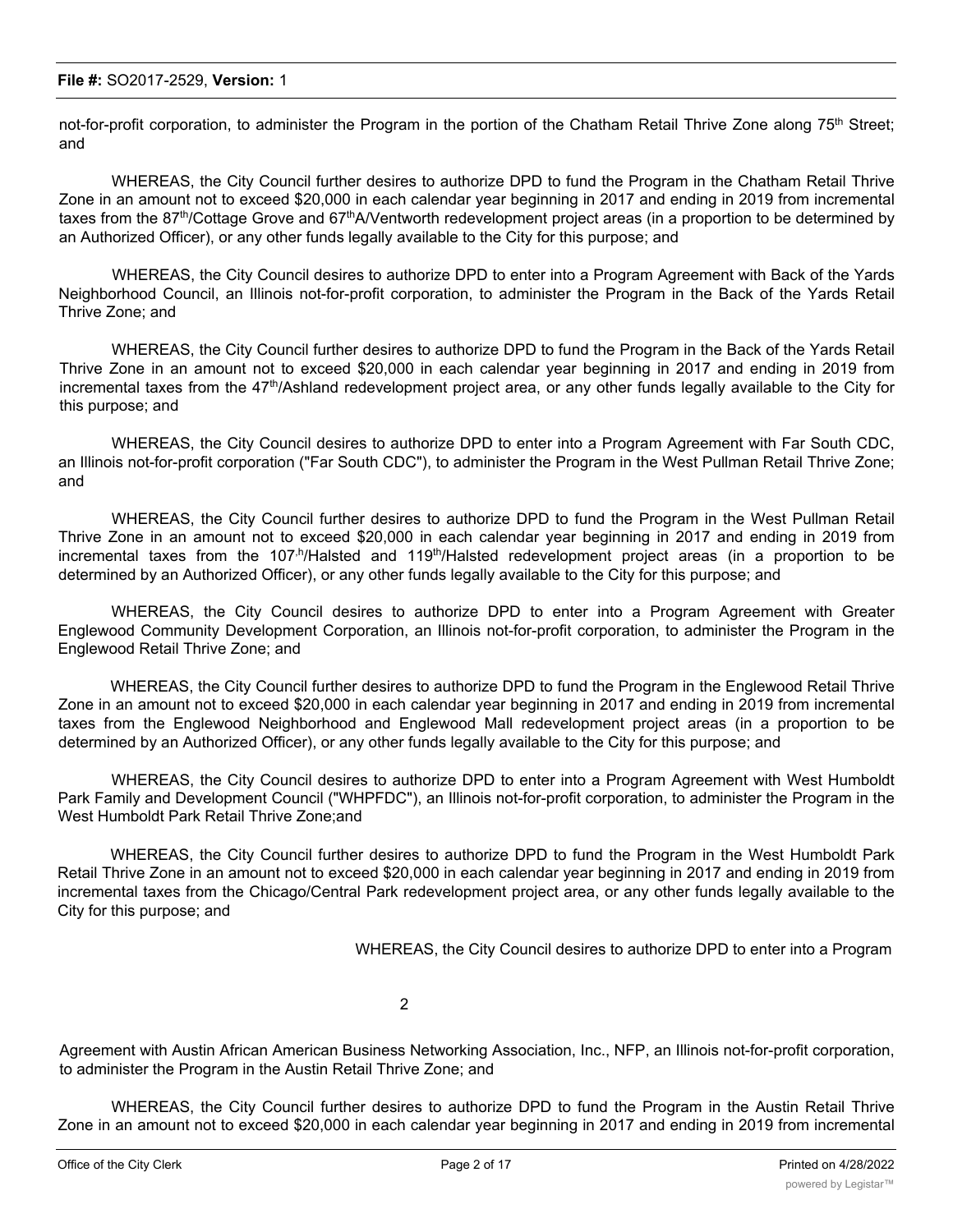taxes from the Austin Commercial redevelopment project area, or any other funds legally available to the City for this purpose; and

WHEREAS, the City Council desires to authorize the DPD to enter into a Program Agreement with Far South CDC to administer the Program in the South Shore Retail Thrive Zone; and

WHEREAS, the City Council further desires to authorize DPD to fund the Program in the South Shore Retail Thrive Zone in an amount not to exceed \$20,000 in each calendar year beginning in 2017 and ending in 2019 from incremental taxes from the Avalon/South Shore redevelopment project area, or any other funds legally available to the City for this purpose; and

WHEREAS, all work required by each Program Agreement shall be completed on or before December 31, 2019 and shall only be performed in portions of each Retail Thrive Zone that is located within a redevelopment project area from which funding has been authorized by this ordinance; and

WHEREAS, the Cook County Board of Commissioners has enacted the Cook County Real Property Assessment Classification Ordinance, as amended from time to time (the "Classification Ordinance"), which provides for, among other things, Class 7a, Class 7b and Class 7c real estate tax incentives to property owners who build, rehabilitate, enhance and occupy property which is located within Cook County and which is used primarily for commercial purposes; and

WHEREAS, the City, consistent with the Classification Ordinance, wishes to induce commercial businesses to locate and expand in the City by supporting financial incentives in the form of property tax relief; and

WHEREAS, the City has identified Retail Thrive Zones as retail corridors deemed to be distressed and in need of redevelopment and which qualify as retail corridors or geographies as described in Sections 74-63(9), 74-63(10) and 74- 63(11) of the Ordinance, having the geographic boundaries set forth in Exhibit A to this ordinance, and identified by the preliminary list of Permanent Index Numbers attached hereto as Exhibit B and hereby incorporated herein; and

WHEREAS, various individuals or entities (each, an "Applicant"), may own or acquire certain real estate located in Retail Thrive Zones as further described in Exhibit A and Exhibit B hereto; and

WHEREAS, an Applicant may develop property (each, a "Subject Property") within a Retail Thrive Zone in a manner which may cause it to become eligible for a Class 7a, Class 7b or Class 7c tax incentive, as applicable, under the Classification Ordinance; and

WHEREAS, an Applicant may file with the Office of the Assessor of Cook County (the "Assessor") an eligibility application for a Class 7a, Class 7b or Class 7c tax incentive, as applicable, under the Classification Ordinance with respect to a Subject Property (an

3

"Application"); and

WHEREAS, it is the responsibility of the Assessor to determine that an application for a Class 7a, Class 7b or Class 7c classification, as applicable, or renewal of such classification is eligible pursuant to the Classification Ordinance; and

WHEREAS, the Classification Ordinance requires that, in connection with the filing of an Application with the Assessor, the Applicant must obtain from an authorized officer of the municipality in which such real estate that is proposed for such designation is located a letter stating that the municipality supports, consents to and approves the filing with the Assessor of the Application and a certified copy of this ordinance; now, therefore,

### **BE IT ORDAINED BY THE CITY COUNCIL OF THE CITY OF CHICAGO:**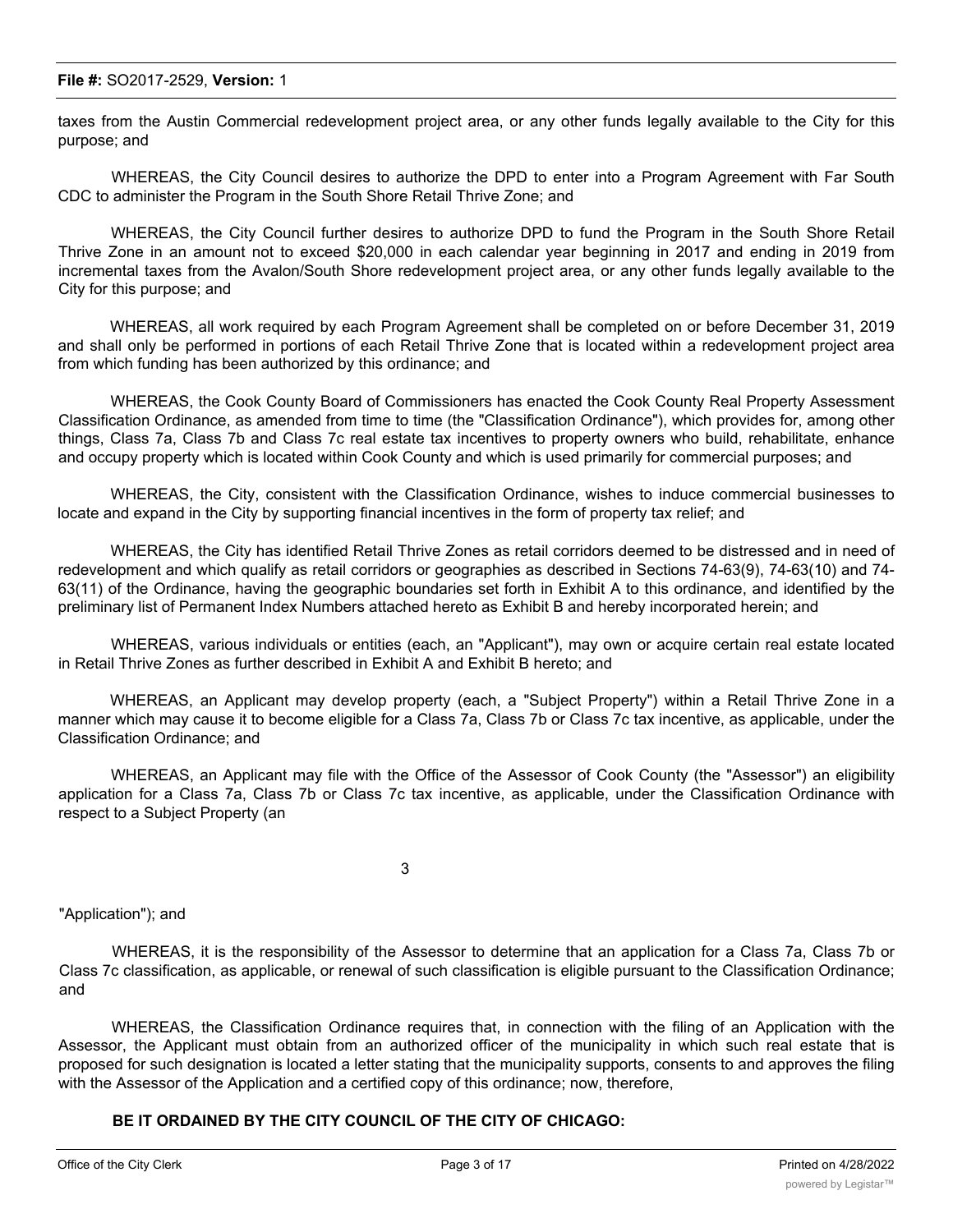SECTION 1. The above recitals are expressly incorporated in and made a part of this ordinance as though fully set forth herein.

SECTION 2. Exhibit A of the Retail Thrive Zones Ordinance is hereby amended to change the name of the South Chicago Retail Thrive Zone to the South Shore Retail Thrive Zone.

SECTION 3. The Commissioner of DPD or a designee of the Commissioner of DPD (each, an "Authorized Officer") are each hereby authorized, with the approval of the City's Corporation Counsel as to legal form, to negotiate, execute and deliver a Program Agreement between the City and each Thrive Zone Partner, and such other supporting documents as may be necessary to carry out and comply with the provisions of this ordinance, with such changes, deletions and insertions as shall be approved by the persons executing each Program Agreement.

SECTION 4. Subject to review of each project on each Subject Property by an Authorized Officer, and expressly conditioned upon a written final determination .of the eligibility of each project on each Subject Property and a verification of an accurate final legal description and correct Permanent Index Numbers for each Subject Property by an Authorized Officer, including the City's redevelopment objective, the Applicant's intended use of the Subject Property and confirmation that the City has received and filed an Economic Disclosure Statement (as defined in the Classification Ordinance) (together with such other information as may be required in a letter described in Sections 74-63(9), 74-63(10) or 74-63(11) of the Classification Ordinance, as applicable, the "Letter"), the City hereby determines that the incentive provided by Class 7a, Class 7b or Class 7c classification, as applicable, by the Assessor is necessary for development to occur on each Subject Property.

SECTION 5. Subject to and expressly conditioned upon the issuance of a Letter, the City hereby expressly supports, consents to and approves the submission to the Assessor of the Class 7a, Class 7b or Class 7c Application, as applicable, with respect to each Subject Property.

SECTION 6. An Authorized Officer is hereby authorized to execute such documents, including without limitation each Letter, as may be necessary to implement this ordinance, subject to the approval of the Corporation Counsel.

SECTION 7. An Authorized Officer is hereby authorized to send certified copies of this

4

ordinance, if required under the Classification Ordinance, and the Letter made in connection with each Subject Property, to the Cook County Bureau of Economic Development and/or Assessor, as applicable. Certified copies of this ordinance, if required under the Classification Ordinance, and the Letter made in connection with the specific Subject Property, may be included with each Application filed with the Assessor by an Applicant, as applicant, in accordance with the Classification Ordinance.

SECTION 8. To the extent that any ordinance, resolution, rule, order or provision of the Municipal Code, or part thereof, is in conflict with the provisions of this ordinance, the provisions of this ordinance shall control. If any section, paragraph, clause or provision of this ordinance shall be held invalid, the invalidity of such section, paragraph, clause or provision shall not affect any of the other provisions of this ordinance.

SECTION 9. This ordinance shall be effective immediately upon its passage and approval and shall be repealed of its own accord on such date that the Retail Thrive Zones Ordinance is no longer in effect; provided, however, that such repeal shall not affect the validity of certified copies of this ordinance and any Letter with respect to any Applications submitted to the Assessor before such date of repeal.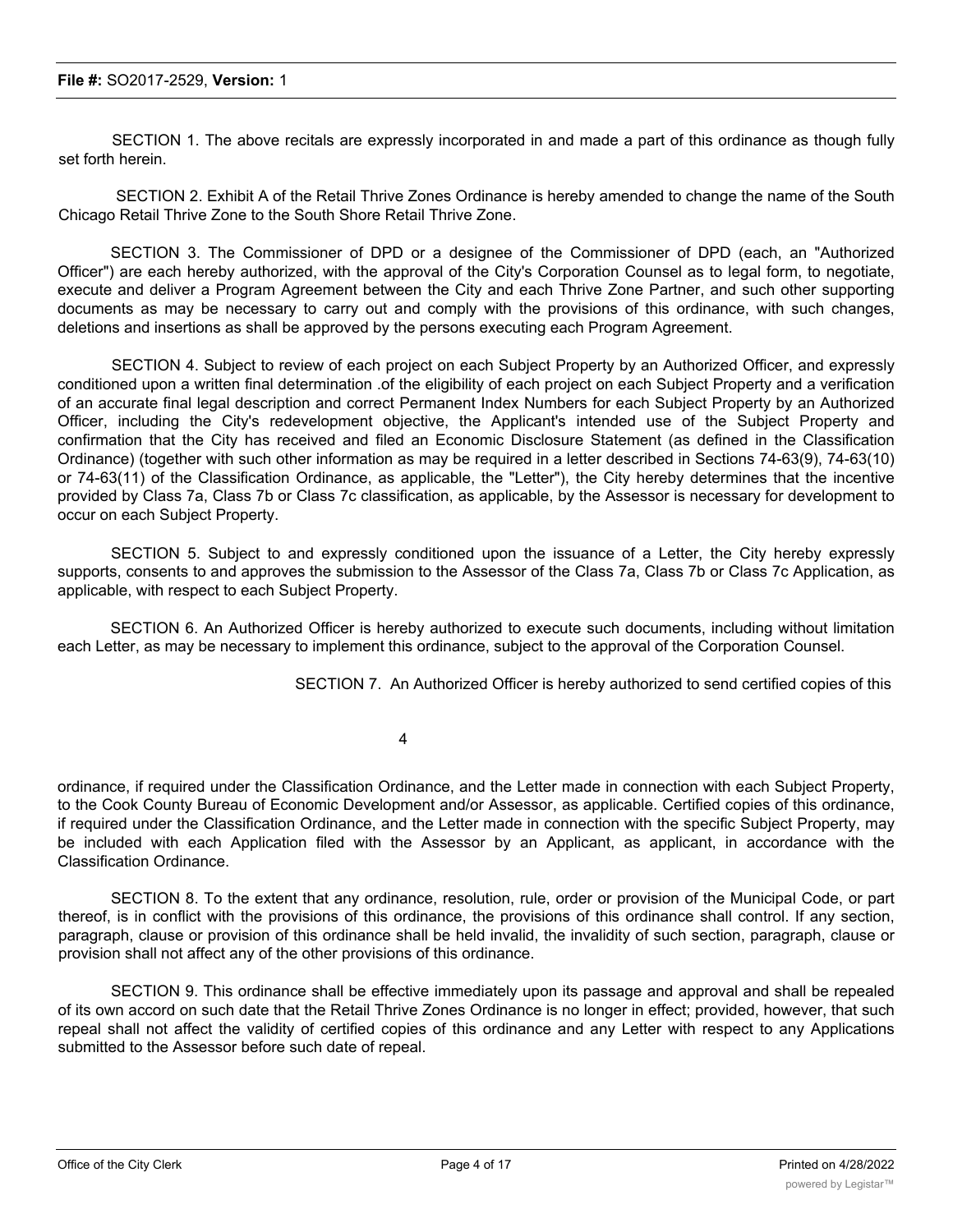5

### **Exhibit A**

### Retail Thrive Zones Boundaries

The following are the retail corridor zones for the Retail Thrive Zones identified by this Ordinance and their general geographic boundaries:

- 1. AUSTIN ~ West Chicago Avenue from North Austin Avenue to North Laramie Avenue, as more fully shown on the map attached hereto as Sub-Exhibit A-1.
- 2. BACK OF THE YARDS West 47<sup>th</sup> Street from South Damen Avenue to South Loomis Boulevard and South Ashland Avenue from West 42<sup>nd</sup> Street to West 49<sup>th</sup> Street, as more fully shown on the map attached hereto as Sub-Exhibit A-2.
- 3. BRONZEVILLE East 43<sup>rd</sup> Street from South Forrestville Avenue to the alley return east of South Cottage Grove Avenue; East 47<sup>th</sup> Street from South Wabash Avenue to South Drexel Boulevard; and South Cottage Grove Avenue, East 47 Groot hold Struct Wakedon Avenue to Secure Everence, and Francisco Street of Street to East 43<sup>rd</sup> Street, as more fully shown on the map attached hereto as Sub-Exhibit A-3.
- 4. CHATHAM East 75<sup>th</sup> Street from the alley return west of South Michigan Avenue to South Eberhart Avenue and East 79<sup>th</sup> Street from South Vernon Avenue to South Maryland Avenue, as more fully shown on the map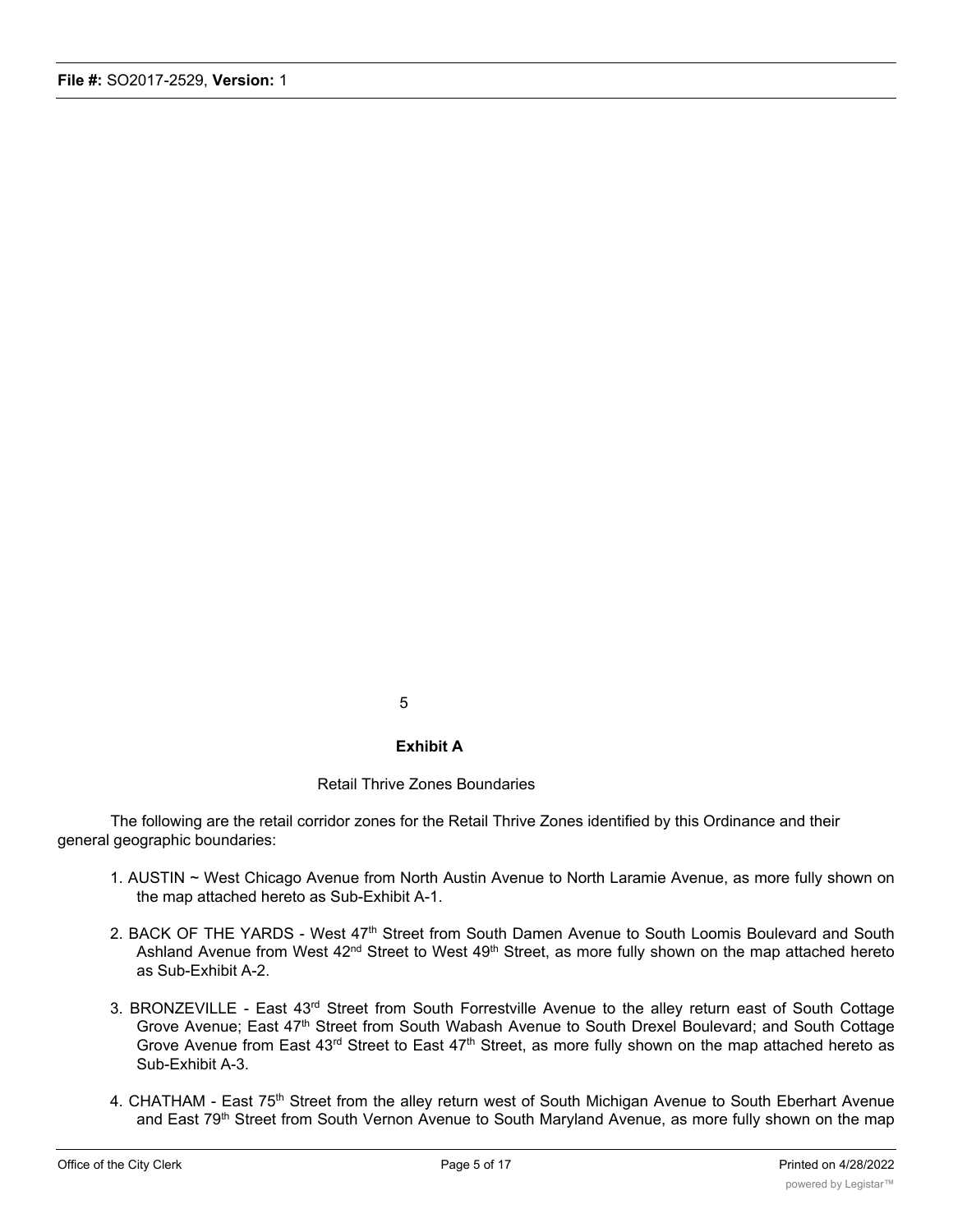attached hereto as Sub-Exhibit A-4.

- 5. ENGLEWOOD West 63rd Street from South Halsted Street to South May Street and South Halsted Street from West 63<sup>rd</sup> Street to West 66<sup>th</sup> Street, as more fully shown on the map attached hereto as Sub-Exhibit A-5.
- 6. SOUTH SHORE East 79<sup>th</sup> Street from South Cregier Avenue to South Exchange Avenue, as more fully shown on the map attached hereto as Sub-Exhibit A-6.
- 7. WEST HUMBOLDT PARK West Chicago Avenue from North Pulaski Road to North Kedzie Avenue, as more fully shown on the map attached hereto as Sub-Exhibit A-7.
- 8. WEST PULLMAN South Halsted Street from West 111<sup>th</sup> Street to West 116<sup>th</sup> Street, as more fully shown on the map attached hereto as Sub-Exhibit A-8.

6

# *Program Zone - Austin*

Program Zone Corridor *Program Zone - Back of the Yards*

Program Zone Corridor

## *Program Zone - Bronzeville*

 $\overline{X}$ 

0 0.1 0.2 0.4

*Program Zone - Chatham*

*Program Zone - Englewood*

## *Program Zone - South Chicago*

## *Program Zone - West Humboldt Park*

Program Zone Corridor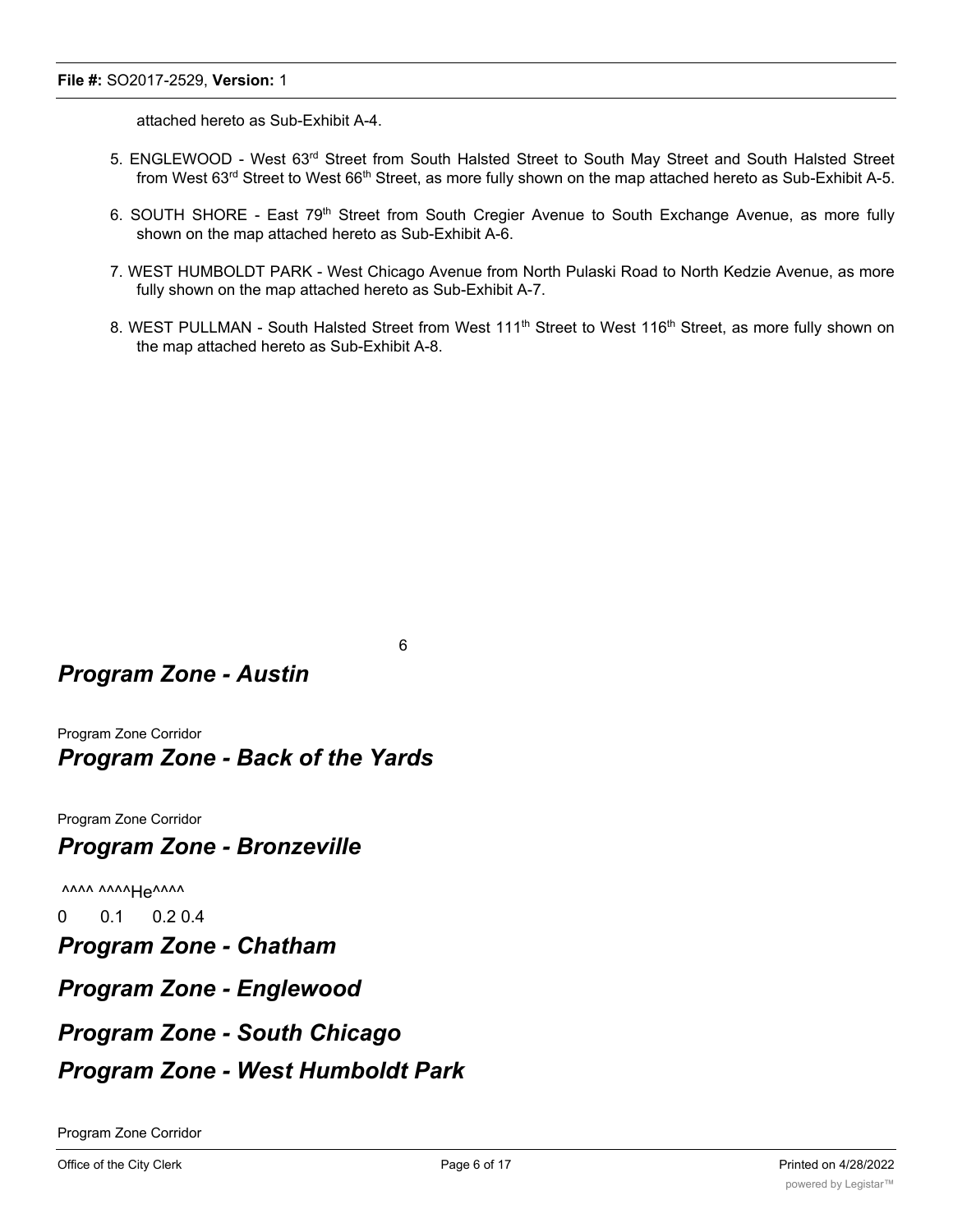# *Program Zone - West Pullman*

Program Zone Corridor

### **Exhibit B**

Permanent Index Numbers for each Subject Property located in a Retail Thrive Zone, subject to the Letter issued by the Authorized Officer

(Sub-Exhibits B-1 through B-8 attached)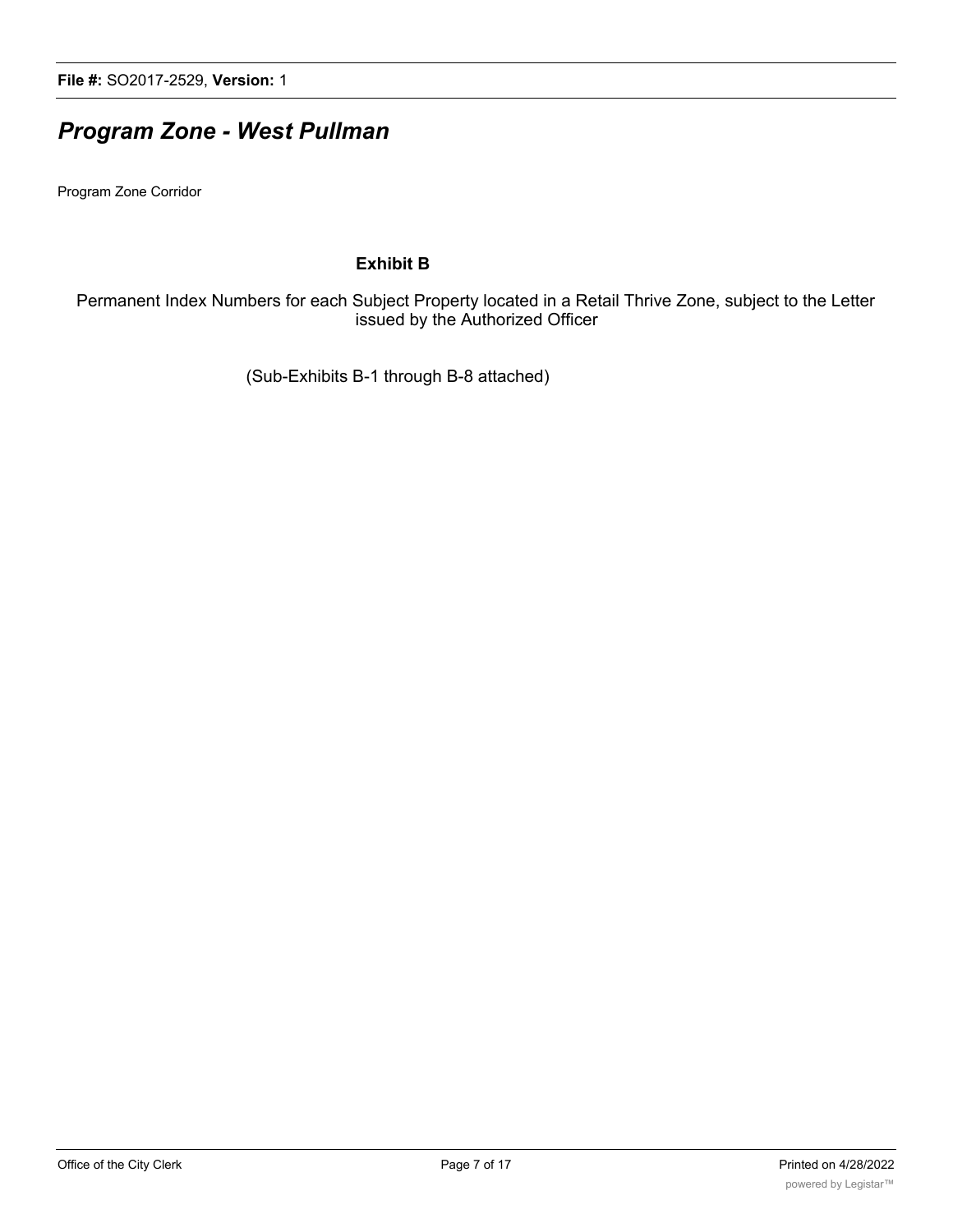7

## **Exhibit B-l AUSTIN**

16-04-326-004-0000 16-04-326-013-0000 16-04-326-014-0000 16-04-326-015-0000 16-04-326-016-0000 16-04-326-019-0000 16- 04-326-020-0000 16-04-327-037-0000 16-04-327-038-0000 16-04-328-028-0000 16-04-328-029-0000 16-04-328-031-0000 16-04- 329-029-0000 16-04-329-030-0000 16-04-329-031-0000 16-04-329-032-0000 16-04-329-033-0000 16-04-330-032-0000 16-04-330- 033-0000 16-04-330-034-0000 16-04-330-035-0000 16-04-330-036-0000 16-04-330-039-0000 16-04-330-040-0000 16-04-331-031- 0000 16-04-331-032-0000 16-04-331-033-0000 16-04-331-034-0000 16-04-331-035-0000 16-04-331-036-0000 16-04-331-037-0000 16-04-331-038-0000 16-05-426-022-0000 16-05-426-023-0000 16-05-426-024-0000 16-05-426-025-0000 16-05-426-026-0000 16- 05-426-027-0000 16-05-426-028-0000 16-05-426-029-0000 16-05-426-030-0000 16-05-426-031-0000 16-05-426-032-0000 16-05- 426-033-0000 16-05-426-034-0000

16-05-426-035-0000 16-05-426-036-0000 16-05-426-037-0000 16-05-426-038-0000 16-05-426-039-0000 16-05-426-040-0000 16- 05-426-041-0000 16-05-426-042-0000 16-05-427-014-0000 16-05-427-015-0000 16-05-427-017-0000 16-05-427-018-0000 16-05- 427-019-0000 16-05-427-020-0000 16-05-427-021-0000 16-05-427-022-0000 16-05-427-023-0000 16-05-427-024-0000 16-05-427- 025-0000 16-05-427-026-0000 16-05-427-027-0000 16-05-428-037-0000 16-05-428-040-0000 16-05-428-041-0000 16-05-429-013- 0000 16-05-429-014-0000 16-05-429-015-0000 16-05-429-016-0000 16-05-429-033-0000 16-05-429-034-0000 16-05-430-020-0000 16-05-430-032-0000 16-05-430-033-0000 16-05-431-018-0000 16-05-431-019-0000 16-05-431-028-0000 16-05-431-029-0000 16- 05-431-030-0000 16-05-431-031-0000 16-08-200-001-0000 16-08-200-002-0000 16-08-200-003-0000 16-08-200-004-0000 16-08- 200-005-0000 16-08-200-006-0000

16-08-200-007-0000 16-08-200-008-0000 16-08-200-009-0000 16-08-200-010-0000 16-08-200-011-0000 16-08-200-012-0000 16-08 -200-013-0000 16-08-200-014-0000 16-08-200-015-0000 16-08-200-016-0000 16-08-201-001-0000 16-08-201-002-0000 16-08-201- 003-0000 16-08-201-004-0000 16-08-201-005-0000 16-08-201-006-0000 16-08-201-007-0000 16-08-201-008-0000 16-08-201-011- 0000 16-08-201-026-0000 16-08-201-027-0000 16-08-201-028-0000 16-08-201-029-0000 16-08-202-001-0000 16-08-202-002-0000 16-08-202-003-0000 16-08-202-004-0000 16-08-202-005-0000 16-08-202-006-0000 16-08-202-009-0000 16-08-202-024-0000 16- 08-202-025-0000 16-08-206-011-0000 16-08-206-012-0000 16-08-206-030-0000 16-08-206-031-0000 16-08-207-001-0000 16-08- 207-035-0000 16-08-207-036-0000 16-09-100-001-0000 16-09-100-002-0000 16-09-100-014-0000 16-09-100-015-0000 16-09-100- 016-0000 16-09-100-017-0000

16-09-100-018-0000 16-09-101-001-0000 16-09-101-026-0000 16-09-101-027-0000 16-09-102-002-0000 16-09-102-017-0000 16- 09-102-018-0000 16-09-102-019-0000 16-09-102-038-0000

16-09-102-039-0000 16-09-103-001-0000 16-09-103-018-0000 16-09-104-001-0000 16-09-104-020-0000 16-09-105-003-0000 16- 09-105-004-0000 16-09-105-005-0000 16-09-105-006-0000

16-09-105-007-0000 16-09-105-043-0000 16-09-105-044-0000 16-09-105-045-0000 16-09-106-001-0000 16-09-106-002-0000 16- 09-106-003-0000 16-09-106-044-0000

## **Exhibit B-2 BACK OF THE YARDS**

20-05-300-006-0000 20-05-300-009-0000 20-05-300-012-0000 20-05-300-013-0000 20-05-300-014-0000 20-05-300-017-0000 20-05-300-026- 0000 20-05-303-001-0000 20-05-303-002-0000 20-05-303-003-0000 20-05-303-004-0000 20-05-303-007-0000 20-05-303-008-0000 20-05-303-009 -0000 20-05-303-010-0000 20-05-303-011-0000 20-05-303-012-0000 20-05-303-013-0000 20-05-303-014-0000 20-05-303-015-0000 20-05-303- 016-0000 20-05-303-017-0000 20-05-303-018-0000 20-05-303-019-0000 20-05-303-044-0000 20-05-307-001-0000 20-05-307-002-0000 20-05-307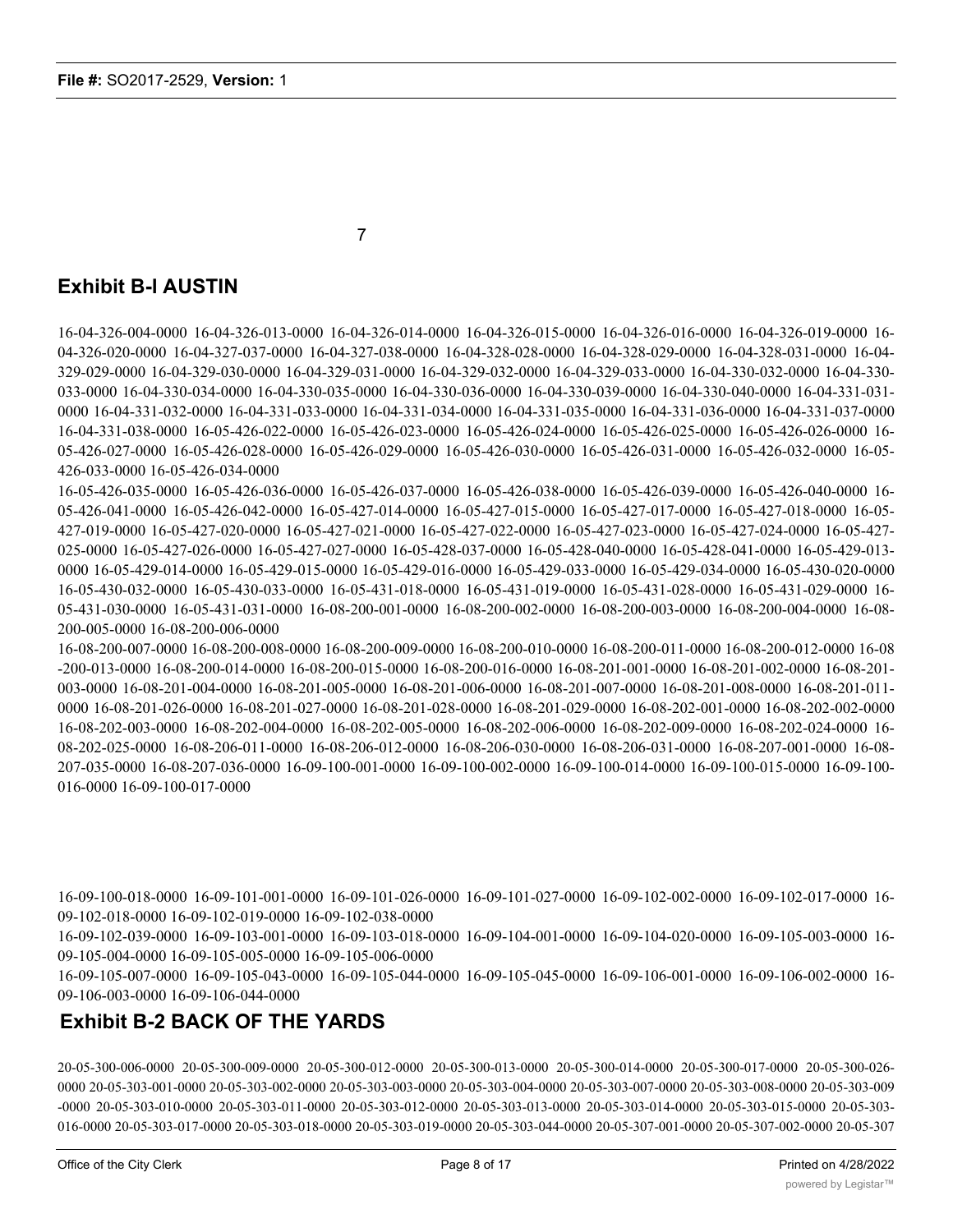-003-0000 20-05-307-004-0000 20-05-307-005-0000 20-05-307-006-0000 20-05-307-007-0000 20-05-307-008-0000 20-05-307-009-0000 20-05- 307-014-0000 20-05-307-015-0000 20-05-307-016-0000 20-05-307-017-0000 20-05-307-018-0000 20-05-307-019-0000 20-05-307-020-0000 20-05 -307-021-0000 20-05-307-022-0000 20-05-307-023-0000 20-05-307-024-0000

20-05-307-025-0000 20-05-307-026-0000 20-05-307-028-0000 20-05-307-029-0000 20-05-307-030-0000 20-05-307-031-0000 20-05-308-003- 0000 20-05-308-004-0000 20-05-308-020-0000 20-05-308-044-0000 20-05-308-045-0000 20-05-308-046-0000 20-05-308-047-0000 20-05-308-053 -0000 20-05-308-056-0000 20-05-308-058-0000 20-05-308-059-0000 20-05-309-015-0000 20-05-309-016-0000 20-05-309-017-0000 20-05-309- 018-0000 20-05-309-019-0000 20-05-309-024-0000 20-05-309-025-0000 20-05-309-026-0000 20-05-309-027-0000 20-05-309-028-0000 20-05-309 -029-0000 20-05-309-030-0000 20-05-309-031-0000 20-05-309-032-0000 20-05-309-033-0000 20-05-309-034-0000 20-05-309-035-0000 20-05- 309-036-0000 20-05-309-037-0000 20-05-309-039-0000 20-05-309-042-0000 20-05-309-043-0000 20-05-310-002-0000 20-05-310-003-0000 20-06 -200-066-0000 20-06-201-001-0000 20-06-201-002-0000 20-06-201-003-0000

20-06-201-004-0000 20-06-201-005-0000 20-06-201-006-0000 20-06-201-007-0000 20-06-201-008-0000 20-06-201-009-0000 20-06-201-010- 0000 20-06-201-011-0000 20-06-201-012-0000 20-06-201-013-0000 20-06-201-014-0000 20-06-201-015-0000 20-06-201-016-0000 20-06-201-017 -0000 20-06-201-018-0000 20-06-201-019-0000 20-06-201-020-0000 20-06-201-021-0000 20-06-201-022-0000 20-06-201-023-0000 20-06-201- 024-0000 20-06-201-025-0000 20-06-201-026-0000 20-06-201-027-0000 20-06-201-028-0000 20-06-201-029-0000 20-06-201-030-0000 20-06-201 -031-0000 20-06-201-032-0000 20-06-201-033-0000 20-06:201-034-0000 20-06-201-035-0000 20-06-201-036-0000 20-06-201-037-0000 20-06- 201-038-0000 20-06-201-039-0000 20-06-406-024-0000 20-06-406-025-0000 20-06-406-026-0000 20-06-406-027-0000 20-06-406-028-0000 20-06 -406-029-0000 20-06-406-030-0000 20-06-406-031-0000 20-06-406-032-0000

20-06-406-033-0000 20-06-406-034-0000 20-06-406-035-0000 20-06-406-036-0000 20-06-406-037-0000 20-06-406-038-0000 20- 06-406-039-0000 20-06-406-040-0000 20-06-406-041-0000 20-06-406-042-0000 20-06-406-043-0000 20-06-406-044-0000 20-06- 406-045-0000 20-06-406-046-0000 20-06-406-047-0000 20-06-411-025-0000 20-06-411-026-0000 20-06-411-027-0000 20-06-411- 028-0000 20-06-411-029-0000 20-06-411-030-0000 20-06-411-031-0000 20-06-411-032-0000 20-06-411-033-0000 20-06-411-034- 0000 20-06-411-035-0000 20-06-411-036-0000 20-06-411-037-0000 20-06-411-038-0000 20-06-411-039-0000 20-06-411-040-0000 20-06-411-041-0000 20-06-417-024-0000 20-06-417-025-0000 20-06-417-026-0000 20-06-417-027-0000 20-06-417-028-0000 20-06 -417-029-0000 20-06-417-030-0000 20-06-417-031-0000 20-06-417-032-0000 20-06-417-033-0000 20-06-417-034-0000 20-06-417- 035-0000 20-06-417-036-0000 20 06-417-037-0000 20-06-417-038-0000 20-06-417-039-0000

20-06-417-040-0000 20-06-417-041-0000 20-06-417-042-0000 20-06-417-043-0000 20-06-417-044-0000 20-06-418-044-0000 20- 06-418-045-0000 20-06-418-046-0000 20-06-418-047-0000 20-06-418-048-0000 20-06-418-049-0000 20-06-418-050-0000 20-06- 419-038-0000 20-06-419-039-0000 20-06-419-040-0000 20-06-419-041-0000 20-06-419-042-0000 20-06-419-043-0000 20-06-419- 044-0000 20-06-419-045-0000 20-06-419-046-0000 20-06-419-047-0000 20-06-419-048-0000 20-06-420-020-0000 20-06-420-021- 0000 20-06-420-022-0000 20-06-420-023-0000 20-06-420-024-0000 20-06-420-025-0000 20-06-420-026-0000 20-06-420-027-0000 20-06-420-028-0000 20-06-420-029-0000 20-06-421-038-0000 20-06-421-039-0000 20-06-421-040-0000 20-06-421-041-0000 20- 06-421-042-0000 20-06-421-048-0000 20-06-422-015-0000 20-06-422-016-0000 20-06-422-017-0000 20-06-422-018-0000 20-06- 422-019-0000 20-06-422-020-0000 20-06-422-021-0000 20-06-422-022-0000 20-06-422-023-0000

20-06-422-024-0000 20-06-423-039-0000 20-06-423-040-0000 20-06-423-041-0000 20-06-423-042-0000 20-06-423-043-0000 20- 06-423-044-0000 20-06-423-045-0000 20-06-423-046-0000 20-06-424-037-0000 20-06-424-038-0000 20-06-424-040-0000 20-06- 424-041-0000 20-06-424-042-0000 20-06-424-043-0000 20-06-425-016-0000 20-06-425-018-0000 20-06-425-019-0000 20-06-425- 020-0000 20-06-425-021-0000 20-06-425-024-0000 20-06-425-025-0000 20-06-425-027-0000 20-06-425-028-0000 20-06-425-029- 0000 20-06-425-030-0000 20-06-425-031-0000 20-06-425-032-0000 20-06-425-033-0000 20-06-425-034-0000 20-06-425-035-0000 20-06-425-036-0000 20-06-425-048-0000 20-06-425-050-0000 20-06-425-051-0000 20-07-200-001-0000 20-07-200-002-0000 20- 07-200-003-0000 20-07-200-017-0000 20-07-201-001-0000 20-07-201-002-0000 20-07-201-003-0000 20-07-201-004-0000 20-07- 201-005-0000 20-07-201-007-0000 20-07-201-008-0000 20-07-201-009-0000 20-07-201-010-0000

20-07-201-011-0000 20-07-202-001-0000 20-07-202-024-0000 20-07-202-025-0000 20-07-202-026-0000 20-07-202-027-0000 20-07 -202-028-0000 20-07-203-001-0000 20-07-203-002-0000 20-07-203-003-0000 20-07-203-004-0000 20-07-203-005-0000 20-07-203-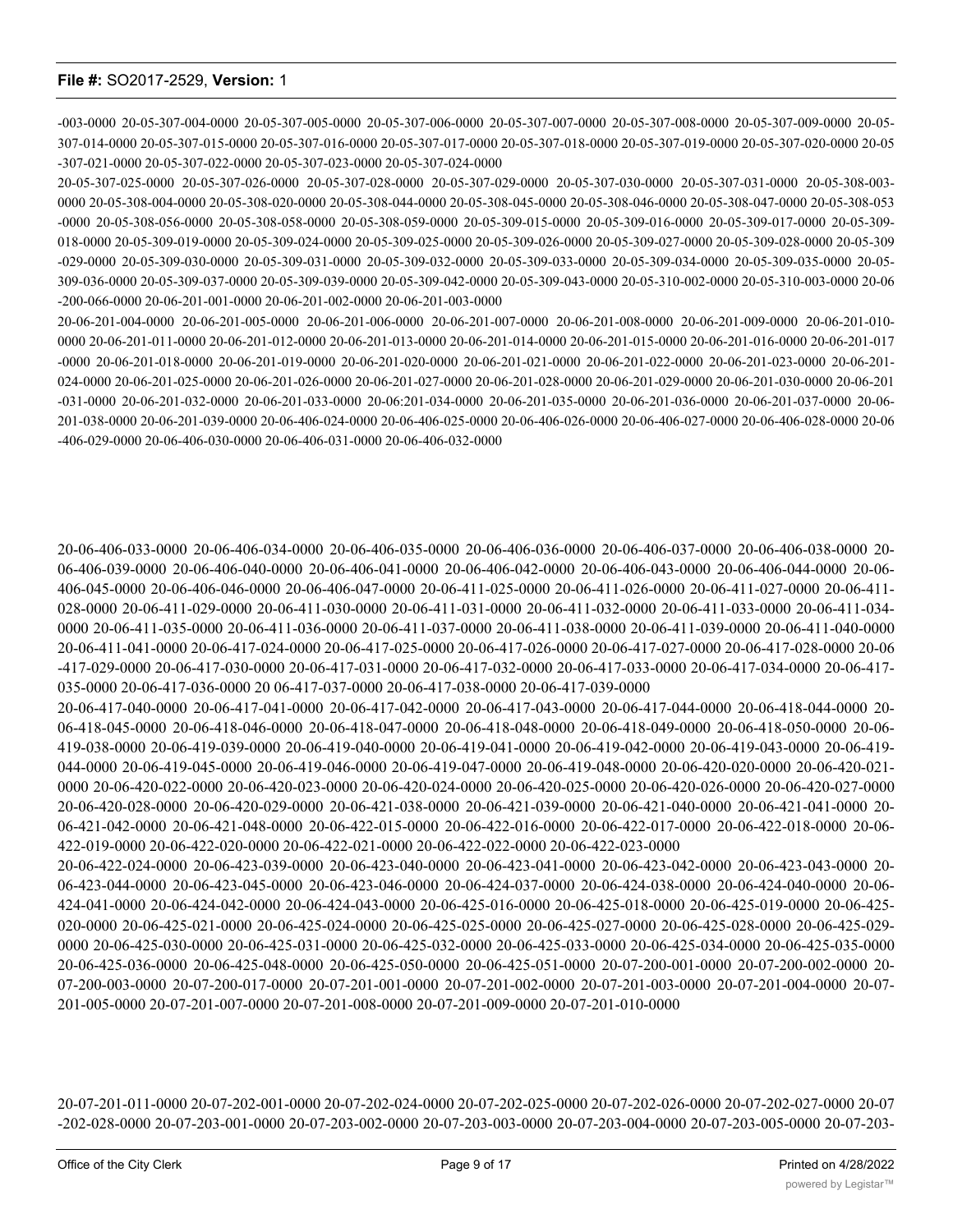006-0000 20-07-203-007-0000 20-07-203-008-0000 20-07-204-001-0000 20-07-204-002-0000 20-07-204-003-0000 20-07-204-004- 0000 20-07-204-005-0000 20-07-204-006-0000 20-07-204-007-0000 20-07-204-008-0000 20-07-204-009-0000 20-07-204-010-0000 20-07-205-001-0000 20-07-205-002-0000 20-07-205-005-0000 20-07-205-006-0000 20-07-205-007-0000 20-07-205-008-0000 20- 07-205-009-0000 20-07-205-042-0000 20-07-206-001-0000 20-07-206-002-0000 20-07-206-003-0000 20-07-206-004-0000 20-07- 206-005-0000 20-07-206-006-0000 20-07-206-007-0000 20-07-206-008-0000 20-07-206-009-0000 20-07-206-010-0000 20-07-207- 001-0000 20-07-207-002-0000 20-07-207-020-0000 20-07-207-021-0000

20-07-207-022-0000 20-07-207-023-0000 20-07-207-024-0000 20-07-207-025-0000 20-07-207-026-0000 20-07-207-027-0000 20- 07-207-028-0000 20-07-207-029-0000 20-07-207-030-0000 20-07-207-031-0000 20-07-207-032-0000 20-07-207-033-0000 20-07- 207-034-0000 20-07-207-035-0000 20-07-215-021-0000 20-07-215-022-0000 20-07-215-023-0000 20-07-215-024-0000 20-07-215- 025-0000 20-07-215-026-0000 20-07-215-027-0000 20-07-215-028-0000 20-07-215-029-0000 20-07-215-030-0000 20-07-215-031- 0000 20-07-215-032-0000 20-07-215-033-0000 20-07-215-034-0000 20-07-215-035-0000 20-07-215-036-0000 20-07-215-037-0000 20-07-215-038-0000 20-07-215-039-0000 20-08-100-001-0000 20-08-100-002-0000 20-08-100-003-0000 20-08-100-004-0000 20- 08-100-005-0000 20-08-100-006-0000 20-08-100-007-0000 20-08-100-008-0000 20-08-100-009-0000 20-08-100-010-0000 20-08- 100-012-0000 20-08-100-013-0000 20-08-100-014-0000 20-08-100-015-0000

20-08-100-029-0000 20-08-100-030-0000 20-08-101-006-0000 20-08-101-007-0000 20-08-101-008-0000 20-08-101-009-0000 20- 08-101-010-0000 20-08-101-011-0000 20-08-101-055-0000 20-08-102-001-0000 20-08-102-002-0000 20-08-102-003-0000 20-08- 102-004-0000 20-08-102-005-0000 20-08-102-006-0000 20-08-102-007-0000 20-08-102-008-0000 20-08-102-049-0000 20-08-103- 001-0000 20-08-103-002-0000 20-08-103-003-0000 20-08-103-004-0000 20-08-103-005-0000 20-08-103-006-0000 20-08-103-007- 0000 20-08-103-008-0000 20-08-103-009-0000 20-08-103-010-0000 20-08-103-011-0000 20-08-108-001-0000 20-08-108-004-0000 20-08-108-005-0000 20-08-108-006-0000 20-08-108-007-0000 20-08-108-008-0000 20-08-108-009-0000 20-08-108-010-0000 20- 08-108-017-0000 20-08-108-018-0000 20-08-108-019-0000 20-08-108-020-0000 20-08-108-040-0000 20-08-108-042-0000 20-08- 108-043-0000 20-08-108-044-0000 20-08-108-045-0000

## **Exhibit B-3 BRONZEVILLE**

20-02-119-005-0000 20-02-119-006-0000 20-02-119-030-0000 20-02-300-001-0000 20-02-300-002-0000 20-02-300-005-0000 20-02-300-006-0000 20-02-300-007-0000 20-02-300-008-0000 20-02-300-009-0000 20-02-300-010-0000 20-02-300-011-0000 20-02-300-012-0000 20-02-300-013- 0000 20-02-300-034-0000 20-02-300-036-0000 20-02-305-001-0000 20-02-305-002-0000 20-02-305-003-0000 20-02-305-004-0000 20-02-305-005 -0000 20-02-305-006-0000 20-02-305-007-0000 20-02-311-001-0000 20-02-311-002-0000 20-02-311-003-0000 20-02-311-004-0000 20-02-311- 005-0000 20-02-311-006-0000 20-02-311-007-0000 20-02-311-008-0000 20-02-311-009-0000 20-02-315-001-0000 20-02-315-002-0000 20-02-315 -003-0000 20-02-315-004-0000 20-02-315-005-0000 20-02-315-006-0000 20-02-315-020-0000 20-02-315-021-0000 20-02-315-022-0000 20-03- 223-020-0000 20-03-223-021-0000 20-03-223-022-0000

20-03-223-023-0000 20-03-223-024-0000 20-03-223-025-0000 20-03-223-026-0000 20-03-223-027-0000 20-03-223-028-0000 20-03-223-038- 0000 20-03-223-039-0000 20-03-224-048-0000 20-03-224-049-0000 20-03-224-050-0000 20-03-224-051-0000 20-03-224-054-0000 20-03-224-057 -0000 20-03-224-058-0000 20-03-225-018-0000 20-03-225-019-0000 20-03-225-020-0000 20-03-225-021-0000 20-03-225-022-0000 20-03-225- 023-0000 20-03-225-024-0000 20-03-225-025-0000 20-03-225-044-0000 20-03-225-045-0000 20-03-226-018-0000 20-03-226-022-0000 20-03-226 -023-0000 20-03-226-054-0000 20-03-226-055-0000 20-03-226-056-0000 20-03-226-060-0000 20-03-227-031-0000 20-03-227-032-0000 20-03- 227-034-0000 20-03-227-035-0000 20-03-227-036-0000 20-03-227-045-0000 20-03-227-046-0000 20-03-319-007-0000 20-03-319-008-0000 20-03 -320-013-0000 20-03-320-026-0000 20-03-321-027-0000

20-03-321-032-0000 20-03-321-033-0000 20-03-321-038-0000 20-03-321-039-0000 20-03-322-016-0000 20-03-322-025-0000 20-03-323-014- 0000 20-03-323-015-0000 20-03-323-019-0000 20-03-323-027-0000 20-03-402-002-0000 20-03-402-046-0000 20-03-402-047-0000 20-03-403-001 -0000 20-03-403-002-0000 20-03-403-003-0000 20-03-403-040-0000 20-03-404-001-0000 20-03-404-002-0000 20-03-404-003-0000 20-03-404- 044-0000 20-03-405-041-0000 20-03-406-001-0000 20-03-406-002-0000 20-03-406-003-0000 20-03-406-004-0000 20-03-406-011-0000 20-03-406 -012-0000 20-03-406-027-0000 20-03-406-029-0000 20-03-406-030-0000 20-03-406-031-0000 20-03-406-035-0000 20-03-406-036-0000 20-03- 406-037-0000 20-03-406-038-0000 20-03-406-039-0000 20-03-406-040-0000 20-03-406-041-0000 20-03-406-042-0000 20-03-413-001-0000 20-03 -413-004-0000 20-03-413-022-0000 20-03-413-042-0000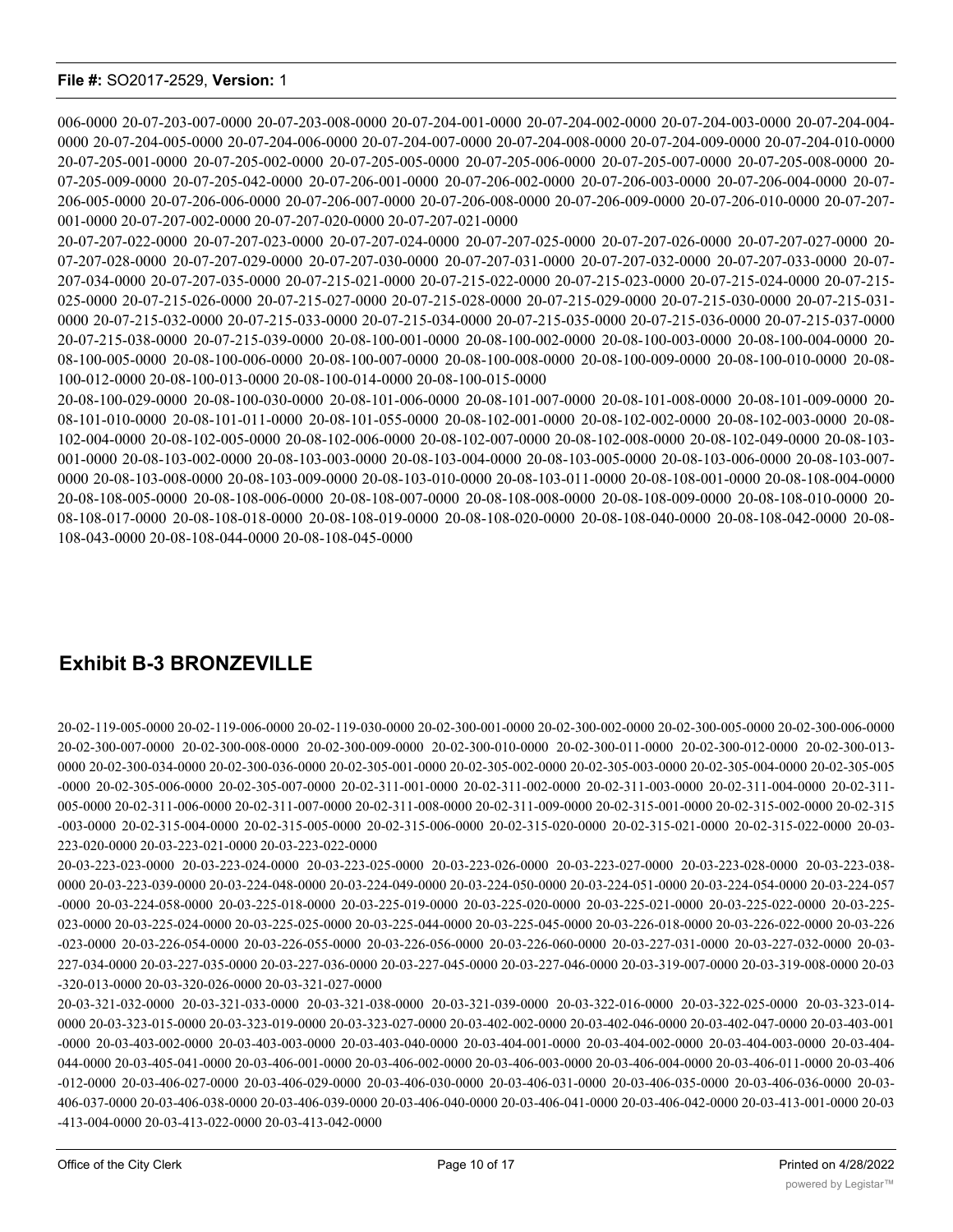20-03-413-043-0000 20-03-413-044-0000 20-03-413-045-0000 20-03-413-046-0000 20-03-413-047-0000 20-03-413-048-0000 20- 03-420-022-0000 20-03-420-023-0000 20-03-420-024-0000 20-03-420-025-0000 20-03-420-027-0000 20-03-420-028-0000 20-03- 420-029-0000 20-03-420-031-0000 20-03-420-032-0000 20-03-420-033-0000 20-03-420-034-0000 20-03-420-035-0000 20-03-420- 036-0000 20-03-420-038-0000 20-03-420-039-0000 20-03-420-041-0000 20-03-422-016-0000 20-03-422-017-0000 20-03-422-018- 0000 20-03-422-019-0000 20-03-422-020-0000 20-03-422-023-0000 20-03-422-026-0000 20-03-422-027-0000 20-03-422-028-0000 20-03-422-029-0000 20-03-422-030-0000 20-03-422-031-0000 20-03-422-032-0000 20-03-422-033-0000 20-03-422-034-0000 20- 03-424-004-0000 20-03-424-018-0000 20-03-424-019-0000 20-03-424-020-0000 20-03-424-021-0000 20-03-424-022-0000 20-03- 424-023-0000 20-03-424-024-0000

20-03-424-025-0000 20-03-425-026-0000 20-03-425-027-0000 20-03-425-028-0000 20-03-425-029-0000 20-03-425-030-0000 20- 03-425-031-0000 20-03-425-032-0000 20-03-426-035-0000 20-03-426-036-0000 20-03-426-037-0000 20-03-426-038-0000 20-03- 426-039-0000 20-03-426-040-0000 20-03-427-031-0000 20-03-427-032-0000 20-03-427-033-0000 20-03-427-034-0000 20-03-427- 035-0000 20-03-427-037-0000 20-03-427-038-0000 20-03-428-014-0000 20-03-428-015-0000 20-03-428-016-0000 20-03-428-017- 0000 20-03-428-018-0000 20-03-428-019-0000 20-03-428-020-0000 20-03-428-026-0000 20-03-428-027-0000 20-03-428-028-0000 20-03-428-029-0000 20-03-428-030-0000 20-03-428-031-0000 20-10-101-001-0000 20-10-101-002-0000 20-10-101-003-0000 20- 10-101-032-0000 20-10-102-001-0000 20-10-102-012-0000 20-10-103-001-0000 20-10-103-015-0000 20-10-104-001-0000 20-10- 104-036-0000 20-10-104-037-0000

20-10-105-001-0000 20-10-105-004-0000 20-10-105-005-0000 20-10-200-001-0000 20-10-200-002-0000 20-10-200-003-0000 20- 10-200-012-0000 20-10-200-013-0000 20-10-200-014-0000 20-10-201-019-0000 20-10-201-020-0000 20-10-201-021-0000 20-10- 201-022-0000 20-10-202-001-0000 20-10-202-002-0000 20-10-203-001-0000 20-10-203-002-0000 20-10-203-003-0000 20-10-203- 004-0000 20-10-203-005-0000 20-10-203-006-0000 20-10-204-002-0000 20-10-204-003-0000 20-10-204-004-0000 20-10-204-057- 0000 20-10-205-039-0000 20-10-206-001-0000 20-10-206-002-0000 20-10-206-003-0000 20-10-206-004-0000 20-10-206-005-0000 20-10-206-006-0000 20-10-206-007-0000 20-10-206-008-0000 20-10-206-009-0000 20-10-206-010-0000 20-10-206-021-0000 20- 10-206-024-0000 20-10-206-025-0000 20-10-206-031-0000 20-10-206-033-0000 20-11-100-001-0000 20-11-100-005-0000 20-11- 100-040-0000 20-11-100-049-0000

# **Exhibit B-4 CHATHAM**

20-26-317-016-0000 20-26-317-017-0000 20-26-317-018-0000 20-26-317-019-0000 20-26-317-035-0000 20-27-119-027-0000 20-27 -119-028-0000 20-27-120-013-0000 20-27-120-014-0000 20-27-120-030-0000 20-27-120-031-0000 20-27-121-042-0000 20-27-122- 028-0000 20-27-122-029-0000 20-27-122-030-0000 20-27-122-031-0000 20-27-122-032-0000 20-27-122-033-0000 20-27-122-034- 0000 20-27-122-035-0000 20-27-122-036-0000 20-27-123-031-0000 20-27-123-032-0000 20-27-123-033-0000 20-27-224-022-0000 20-27-224-023-0000 20-27-224-024-0000 20-27-224-025-0000 20-27-224-026-0000 20-27-224-027-0000 20-27-225-043-0000 20- 27-225-044-0000 20-27-225-045-0000 20-27-225-046-0000 20-27-301-018-0000 20-27-301-019-0000 20-27-301-020-0000 20-27- 302-001-0000 20-27-302-019-0000 20-27-302-020-0000 20-27-302-021-0000 20-27-302-022-0000 20-27-302-023-0000 20-27-302- 041-0000 20-27-302-042-0000

20-27-303-001-0000 20-27-303-002-0000 20-27-303-003-0000 20-27-303-019-0000 20-27-303-020-0000 20-27-303-021-0000 20- 27-303-022-0000 20-27-304-001-0000 20-27-304-004-0000 20-27-304-022-0000 20-27-304-023-0000 20-27-304-024-0000 20-27- 304-025-0000 20-27-304-041-0000 20-27-305-001-0000 20-27-305-002-0000 20-27-305-003-0000 20-27-305-004-0000 20-27-400- 001-0000 20-27-400-002-0000 20-27-400-003-0000 20-27-400-004-0000 20-27-400-005-0000 20-27-401-003-0000 20-27-401-004- 0000 20-27-401-005-0000 20-27-401-006-0000 20-27-401-007-0000 20-27-401-008-0000 20-27-401-009-0000 20-27-401-041-0000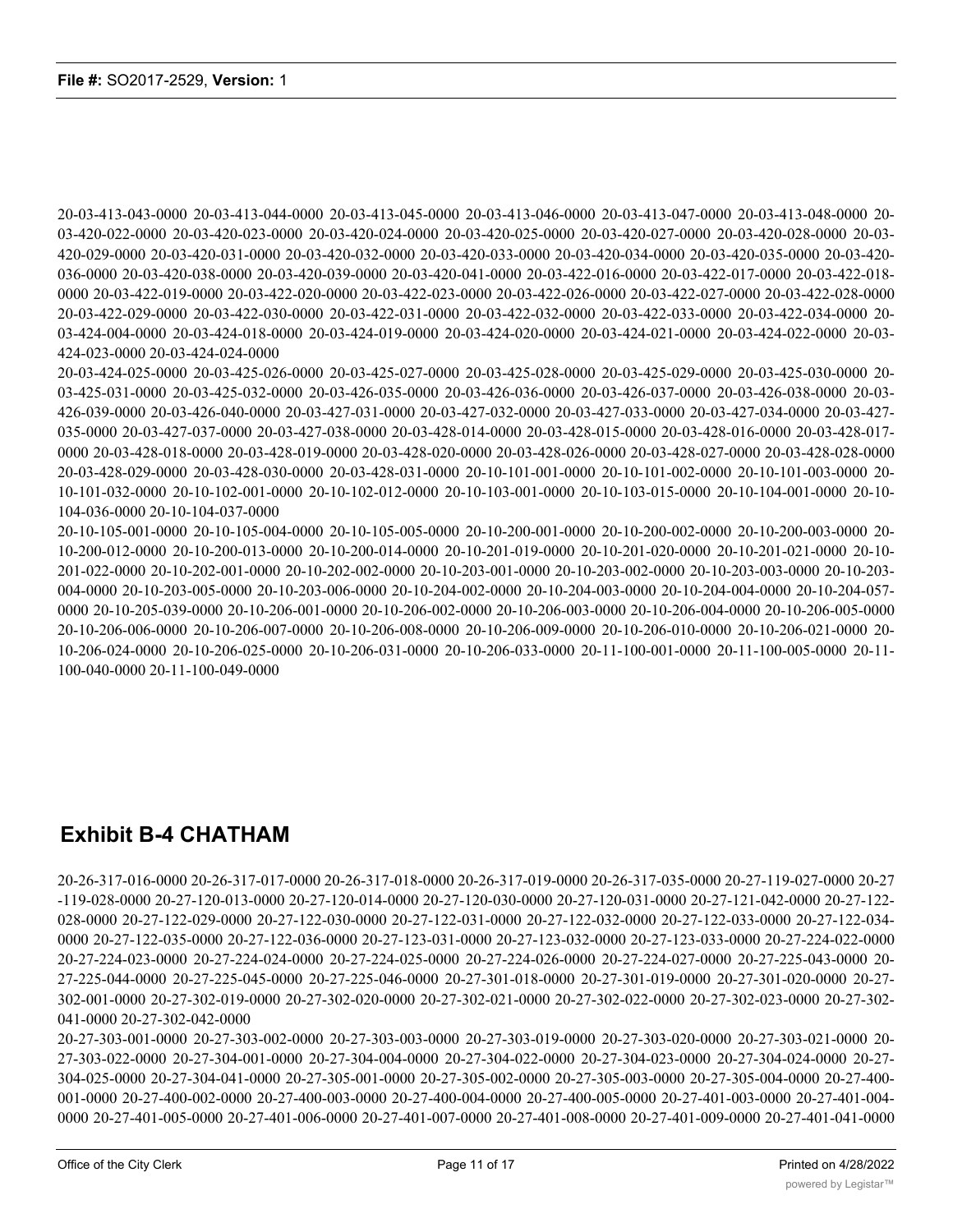20-27-425-034-0000 20-27-425-037-0000 20-27-425-038-0000 20-27-425-039-0000 20-27-426-046-0000 20-27-426-047-0000 20- 27-427-042-0000 20-27-427-043-0000 20-27-427-044-0000 20-27-427-045-0000 20-27-427-046-0000 20-27-428-032-0000 20-27- 428-033-0000 20-27-428-034-0000

20-27-428-035-0000 20-27-429-035-0000 20-27-429-036-0000 20-27-429-037-0000 20-27-429-038-0000 20-27-429-039-0000 20- 27-430-037-0000 20-27-430-038-0000 20-27-430-039-0000 20-27-430-040-0000 20-27-430-041-0000 20-27-431-016-0000 20-27- 431-030-0000 20-27-431-031-0000 20-34-201-001-0000 20-34-201-002-0000 20-34-201-003-0000 20-34-201-032-0000 20-34-201- 033-0000 20-34-201-034-0000 20-34-202-001-0000 20-34-202-002-0000 20-34-202-003-0000 20-34-202-004-0000 20-34-203-001- 0000 20-34-203-029-0000 20-34-203-031-0000 20-34-203-032-0000 20-34-204-005-0000 20-34-204-006-0000 20-34-204-007-0000 20-34-204-008-0000 20-34-204-033-0000 20-34-205-001-0000 20-34-205-002-0000 20-34-205-003-0000 20-34-205-004-0000 20- 34-206-001-0000 20-34-206-003-0000 20-34-206-004-0000 20-34-206-005-0000 20-34-206-006-0000 20-34-206-007-0000 20-34- 206-030-0000 20-34-206-031-0000

20-34-207-001-0000 20-34-207-003-0000 20-35-100-008-0000 20-34-207-002-0000 20-35-100-001-0000

## **Exhibit B-5 ENGLEWOOD**

20-16-324-001-0000 20-16-324-002-0000 20-16-324-004-0000 20-16-324-011-0000 20-16-324-012-0000 20-16-324-019-0000 20-16-324-022- 0000 20-16-324-023-0000 20-16-324-031-0000 20-16-324-032-0000 20-16-324-037-0000 20-16-324-038-0000 20-16-324-039-0000 20-16-324-040 -0000 20-17-422-036-0000 20-17-422-037-0000 20-17-422-038-0000 20-17-422-043-0000 20-17-423-015-0000 20-17-423-016-0000 20-17-423- 017-0000 20-17-423-019-0000 20-17-423-033-0000 20-17-423-034-0000 20-17-423-035-0000 20-17-423-036-0000 20-17-423-037-0000 20-17-423 -038-0000 20-17-423-039-0000 20-17-423-040-0000 20-17-425-034-0000 20-17-425-035-0000 20-17-425-036-0000 20-17-425-037-0000 20-17- 425-038-0000 20-17-425-039-0000 20-17-425-040-0000 20-17-425-041-0000 20-17-425-042-0000 20-17-426-036-0000 20-17-426-037-0000 20-17 -426-038-0000 20-17-426-039-0000 20-17-426-040-0000 20-17-426-041-0000

20-17-426-042-0000 20-17-426-043-0000 20-17-426-044-0000 20-17-426-045-0000 20-17-427-035-0000 20-17-427-036-0000 20-17-427-037- 0000 20-17-427-038-0000 20-17-427-039-0000 20-17-428-020-0000 20-17-428-032-0000 20-17-428-033-0000 20-17-428-034-0000 20-17-429-010 -0000 20-17-429-011-0000 20-17-429-012-0000 20-17-429-013-0000 20-17-429-014-0000 20-17-429-015-0000 20-17-429-016-0000 20-17-429- 017-0000 20-17-429-018-0000 20-17-429-019-0000 20-17-429-020-0000 20-17-429-023-0000 20-17-429-024-0000 20-17-429-025-0000 20-17-429 -026-0000 20-17-429-027-0000 20-17-429-028-0000 20-17-429-029-0000 20-17-429-030-0000 20-17-429-031-0000 20-17-429-032-0000 20-17- 429-034-0000 20-17-429-035-0000 20-17-429-036-0000 20-17-429-045-0000 20-17-429-046-0000 20-17-429-049-0000 20-17-429-050-0000 20-17 -429-051-0000 20-17-430-001-0000 20-17-430-002-0000 20-17-430-003-0000

20-17-430-004-0000 20-17-430-005-0000 20-17-430-006-0000 20-17-430-007-0000 20-17-430-008-0000 20-17-430-009-0000 20-17-430-010- 0000 20-17-430-011-0000 20-17-430-012-0000 20-17-430-013-0000 20-17-430-014-0000 20-17-430-015-0000 20-17-430-016-0000 20-17-430-017 -0000 20-17-430-018-0000 20-17-430-019-0000 20-17-430-020-0000 20-17-430-021-0000 20-17-430-022-0000 20-17-430-023-0000 20-17-430- 024-0000 20-17-430-025-0000 20-17-430-026-0000 20-17-430-027-0000 20-17-430-028-0000 20-17-430-029-0000 20-17-430-030-0000 20-17-430 -031-0000 20-17-430-032-0000 20-17-430-033-0000 20-17-430-034-0000 20-17-430-035-0000 20-17-431-001-0000 20-17-431-002-0000 20-17- 431-003-0000 20-17-431-004-0000 20-17-431-005-0000 20-17-431-006-0000 20-17-431-007-0000 20-17-431-008-0000 20-17-431-009-0000 20-17 -431-010-0000 20-17-431-011-0000 20-17-431-015-0000 20-17-431-016-0000

20-17-431-017-0000 20-17-431-018-0000 20-17-431-019-0000 20-17-431-020-0000 20-17-431-021-0000 20-17-431-022-0000 20- 17-431-023-0000 20-17-431-024-0000 20-17-431-025-0000 20-17-431-026-0000 20-17-431-027-0000 20-17-431-028-0000 20-17- 431-030-0000 20-17-431-031-0000 20-17-431-032-0000 20-17-431-033-0000 20-20-201-001-0000 20-20-201-002-0000 20-20-201- 003-0000 20-20-201-004-0000 20-20-201-005-0000 20-20-201-006-0000 20-20-201-007-0000 20-20-201-008-0000 20-20-201-009- 0000 20-20-202-001-0000 20-20-202-002-0000 20-20-202-003-0000 20-20-202-004-0000 20-20-202-005-0000 20-20-202-007-0000 20-20-202-008-0000 20-20-202-042-0000 20-20-202-043-0000 20-20-203-002-0000 20-20-203-003-0000 20-20-203-004-0000 20-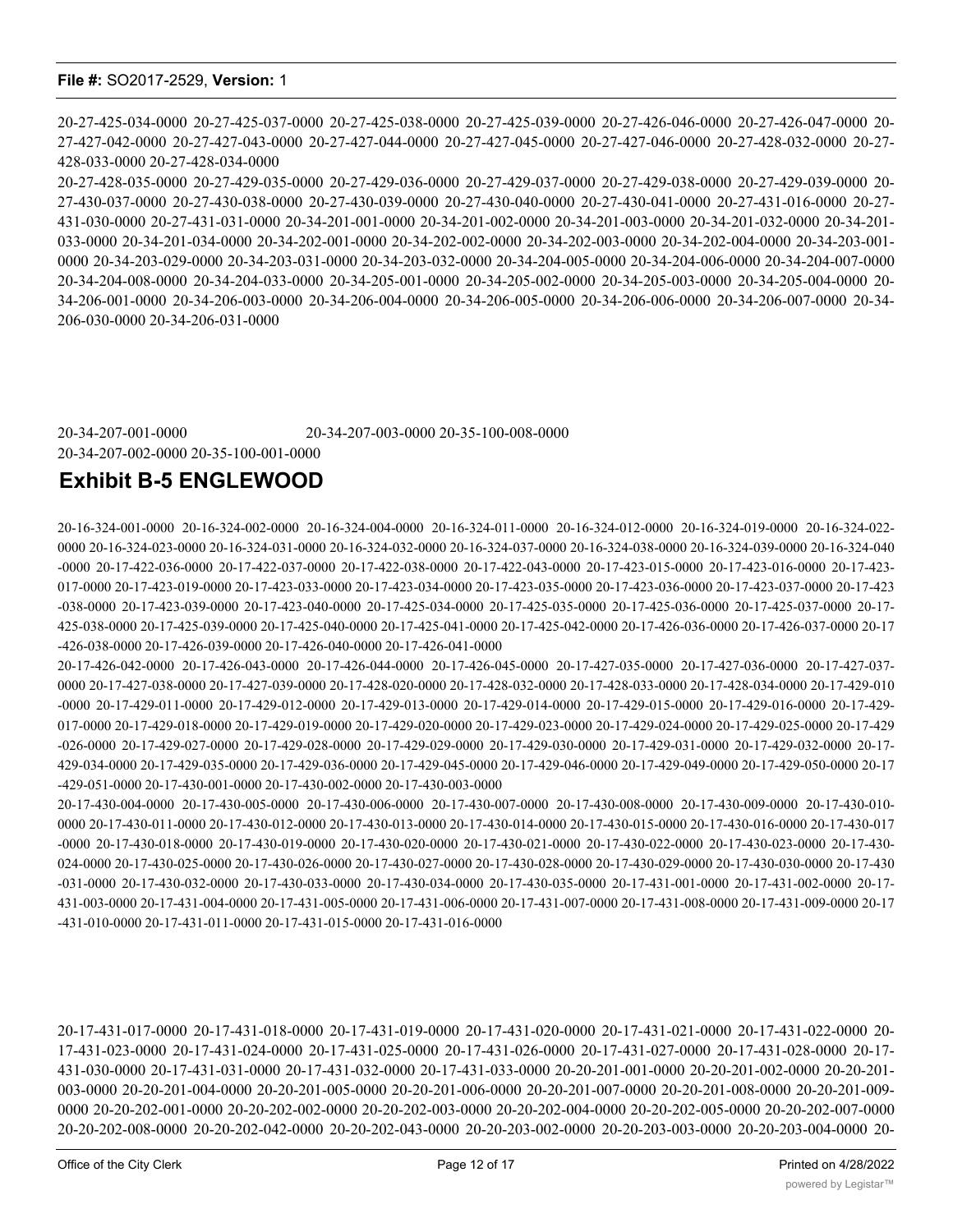20-25-426-043-0000 20-25-426-044-0000 20-25-426-045-0000 20-25-426-046-0000 20-25-426-047-0000 20-25-426-048-0000 20-25-426-049- 0000 20-25-426-050-0000 20-25-427-035-0000 20-25-427-036-0000 20-25-427-037-0000 20-25-427-038-0000 20-25-428-027-0000 20-25-428-028

20-25-328-036-0000 20-25-328-039-0000 20-25-328-040-0000 20-25-328-041-0000 20-25-329-031-0000 20-25-329-032-0000 20-25-329-033- 0000 20-25-329-034-0000 20-25-329-035-0000 20-25-329-037-0000 20-25-330-027-0000 20-25-330-028-0000 20-25-330-029-0000 20-25-330-030 -0000 20-25-330-031-0000 20-25-330-032-0000 20-25-330-033-0000 20-25-330-034-0000 20-25-331-031-0000 20-25-331-032-0000 20-25-331- 033-0000 20-25-331-034-0000 20-25-331-035-0000 20-25-331-036-0000 20-25-331-037-0000 20-25-331-038-0000 20-25-331-039-0000 20-25-420 -066-0000 20-25-420-089-0000 20-25-424-006-0000 20-25-425-024-0000 20-25-425-025-0000 20-25-425-028-0000 20-25-425-029-0000 20-25- 425-036-0000 20-25-425-037-0000 20-25-426-030-0000 20-25-426-031-0000 20-25-426-032-0000 20-25-426-033-0000 20-25-426-034-0000 20-25 -426-039-0000 20-25-426-040-0000 20-25-426-041-0000 20-25-426-042-0000

# **Exhibit B-6 SOUTH SHORE**

**File #:** SO2017-2529, **Version:** 1

21-109-036-0000 20-21-109-037-0000 20-21-109-038-0000 20-21-109-039-0000 20-21-109-040-0000 20-21-109-042-0000 20-21- 109-044-0000 20-21-109-071-0000 20-21-115-001-0000 20-21-115-002-0000 20-21-115-003-0000 20-21-115-011-0000 20-21-115- 012-0000 20-21-115-013-0000 20-21-115-014-0000 20-21-115-015-0000 20-21-115-016-0000 20-21-115-017-0000 20-21-115-018- 0000 20-21-115-019-0000 20-21-115-020-0000 20-21-115-021-0000 20-21-115-043-0000 20-21-115-044-0000 20-21-500-002-0000 20-21-500-003-0000 20-21-500-004-0000 20-21-500-056-0000

0000 20-21-108-032-0000 20-21-108-033-0000 20-21-108-034-0000 20-21-108-035-0000 20-21-108-036-0000 20-21-108-037-0000 20-21-108-038-0000 20-21-109-001-0000 20-21-109-014-0000 20-21-109-015-0000 20-21-109-016-0000 20-21-109-017-0000 20-21-109-018-0000 20-21-109-019-0000 20-21-109-035-0000 20-

20-21-100-018-0000 20-21-100-019-0000 20-21-100-020-0000 20-21-100-021-0000 20-21-101-001-0000 20-21-101-002-0000 20- 21-101-003-0000 20-21-101-004-0000 20-21-101-005-0000 20-21-101-006-0000 20-21-101-009-0000 20-21-101-010-0000 20-21- 101-011-0000 20-21-101-012-0000 20-21-101-028-0000 20-21-101-029-0000 20-21-101-030-0000 20-21-101-031-0000 20-21-101- 032-0000 20-21-101-033-0000 20-21-101-034-0000 20-21-101-035-0000 20-21-101-036-0000 20-21-101-037-0000 20-21-101-039- 0000 20-21-101-040-0000 20-21-101-041-0000 20-21-101-042-0000 20-21-101-043-0000 20-21-101-044-0000 20-21-101-052-0000 20-21-101-053-0000 20-21-108-001-0000 20-21-108-002-0000 20-21-108-003-0000 20-21-108-004-0000 20-21-108-005-0000 20-21-108-006-0000 20-21-108-007-0000 20-21-108-008-0000 20-

21-108-009-0000 20-21-108-014-0000 20-21-108-015-0000 20-21-108-016-0000 20-21-108-017-0000 20-21-108-018-0000 20-21- 108-019-0000 20-21-108-020-0000 20-21-108-021-0000 20-21-108-022-0000 20-21-108-023-0000 20-21-108-024-0000 20-21-108- 025-0000 20-21-108-026-0000 20-21-108-027-0000 20-21-108-028-0000 20-21-108-029-0000 20-21-108-030-0000 20-21-108-031-

20-20-207-030-0000 20-20-207-031-0000 20-20-207-032-0000 20-20-207-033-0000 20-20-215-001-0000 20-20-215-002-0000 20- 20-215-003-0000 20-20-215-004-0000 20-20-215-005-0000 20-20-215-006-0000 20-20-215-007-0000 20-20-215-008-0000 20-20- 215-009-0000 20-20-215-010-0000 20-20-215-011-0000 20-20-215-012-0000 20-20-215-013-0000 20-20-215-014-0000 20-20-215-015-0000 20-20-215-016-0000 20-20-215-017-0000 20-20-215-018-0000 20-20-215-019-0000 20- 20-215-022-0000 20-20-215-023-0000 20-20-215-024-0000 20-20-215-026-0000 20-20-215-027-0000 20-20-215-030-0000 20-20- 215-031-0000 20-20-215-032-0000 20-20-215-033-0000 20-20-215-037-0000 20-20-215-038-0000 20-20-223-020-0000 20-20-223- 021-0000 20-20-223-022-0000 20-20-223-023-0000 20-20-223-024-0000 20-20-223-025-0000 20-20-223-027-0000 20-20-223-028- 0000 20-20-223-029-0000 20-20-223-030-0000 20-20-223-031-0000 20-20-223-032-0000 20-20-223-033-0000 20-20-223-034-0000 20-20-223-035-0000 20-20-223-036-0000 20-20-223-037-0000 20-20-223-038-0000 20-20-500-023-0000 20-21-100-001-0000 20- 21-100-002-0000 20-21-100-003-0000 20-21-100-004-0000 20-21-100-005-0000 20-21-100-006-0000 20-21-100-007-0000 20-21- 100-010-0000 20-21-100-011-0000 20-21-100-012-0000 20-21-100-014-0000 20-21-100-015-0000

204-002-0000 20-20-204-003-0000 20-20-204-004-0000 20-20-204-005-0000 20-20-204-006-0000 20-20-204-007-0000 20-20-204-008-0000 20-20-204-009-0000 20-20-205-001-0000 20-20-205-002-0000 20-20-205-003-0000 20- 20-205-004-0000 20-20-206-001-0000 20-20-207-001-0000 20-20-207-002-0000 20-20-207-003-0000 20-20-207-004-0000 20-20- 207-007-0000 20-20-207-008-0000 20-20-207-009-0000 20-20-207-010-0000 20-20-207-011-0000 20-20-207-012-0000 20-20-207- 013-0000 20-20-207-014-0000 20-20-207-015-0000 20-20-207-016-0000 20-20-207-017-0000 20-20-207-019-0000 20-20-207-020- 0000 20-20-207-021-0000 20-20-207-023-0000 20-20-207-024-0000 20-20-207-026-0000 20-20-207-028-0000 20-20-207-029-0000

20-203-005-0000 20-20-203-006-0000 20-20-203-007-0000 20-20-203-042-0000 20-20-203-043-0000 20-20-204-001-0000 20-20-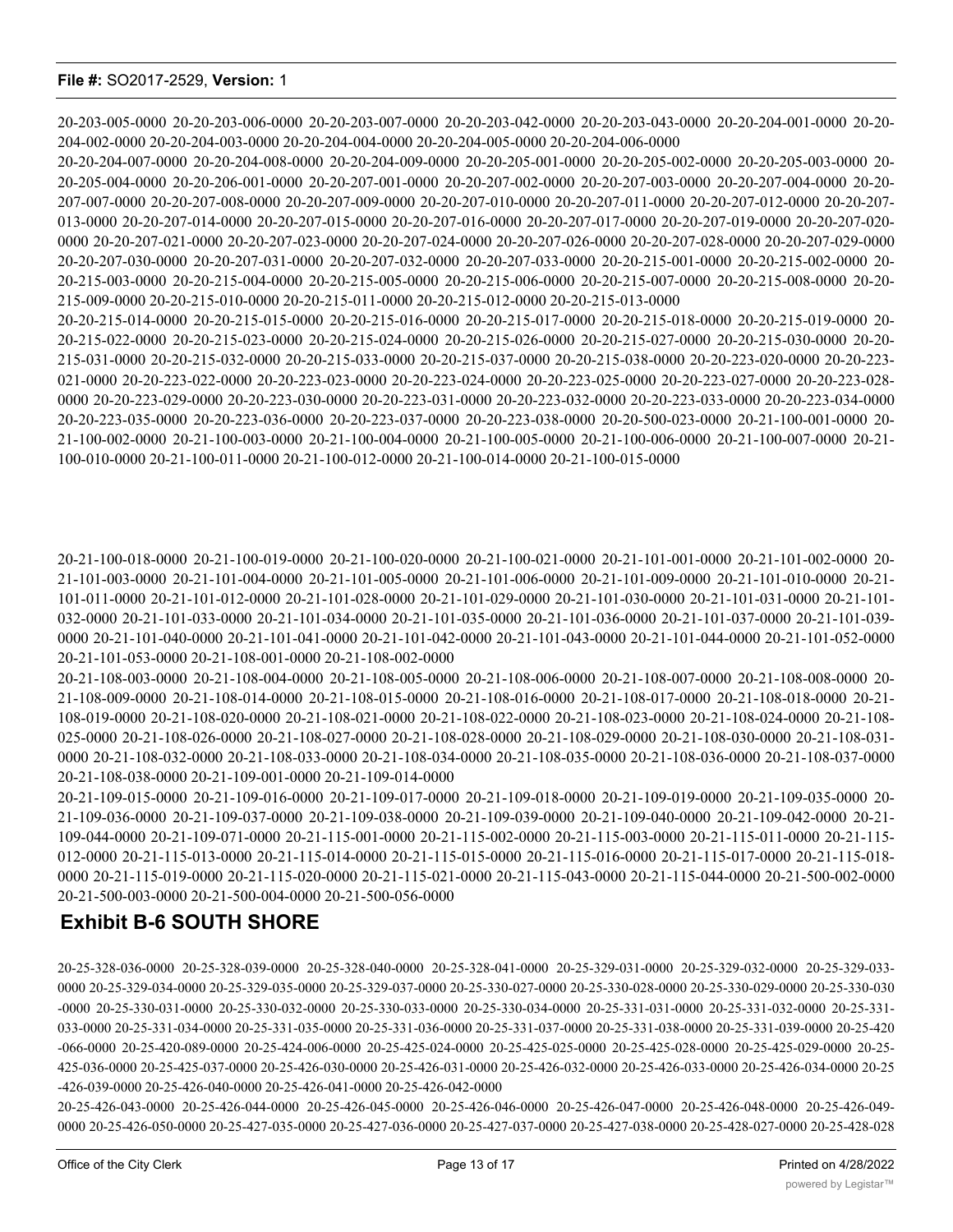-0000 20-25-428-029-0000 20-25-428-036-0000 20-25-428-053-0000 20-25-429-031-0000 20-25-429-032-0000 20-25-429-033-0000 20-25-429- 035-0000 20-25-430-029-0000 20-25-430-040-0000 20-36-103-001-0000 20-36-103-002-0000 20-36-103-003-0000 20-36-103-004-0000 20-36-103 -005-0000 20-36-103-006-0000 20-36-103-007-0000 20-36-103-008-0000 20-36-103-009-0000 20-36-103-010-0000 20-36-103-039-0000 20-36- 103-040-0000 20-36-104-001-0000 20-36-104-002-0000 20-36-104-003-0000 20-36-104-004-0000 20-36-104-005-0000 20-36-104-006-0000 20-36 -104-007-0000 20-36-104-008-0000 20-36-105-001-0000 20-36-105-002-0000

20-36-105-003-0000 20-36-105-004-0000 20-36-105-005-0000 20-36-105-006-0000 20-36-105-039-0000 20-36-200-001-0000 20-36-200-002- 0000 20-36-200-003-0000 20-36-200-004-0000 20-36-200-055-0000 20-36-200-056-0000 20-36-200-057-0000 20-36-201-008-0000 20-36-201-042 -0000 20-36-201-043-0000 20-36-201-044-0000 20-36-202-001-0000 20-36-202-002-0000 20-36-202-003-0000 20-36-202-004-0000 20-36-202- 005-0000 20-36-202-006-0000 20-36-202-007-0000 20-36-203-001-0000 20-36-203-003-0000 20-36-203-004-0000 20-36-203-005-0000 20-36-203 -030-0000 20-36-203-031-0000 20-36-204-006-0000 20-36-204-007-0000 20-36-204-008-0000 20-36-204-034-0000 20-36-205-001-0000 20-36- 205-002-0000 20-36-205-003-0000 20-36-205-004-0000 20-36-205-005-0000 20-36-205-006-0000 20-36-205-007-0000 20-36-206-001-0000 20-36 -206-002-0000 20-36-206-003-0000 20-36-206-004-0000 20-36-206-005-0000

20-36-206-006-0000 20-36-207-004-0000 20-36-207-033-0000 20-36-207-034-0000

20 36-207-043-0000

21 30-325-024-0000 21-30-325-025-0000 21-30-325-026-0000 21-30-325-027-0000 21-30-325-028-0000 21-30-325-029-0000 21- 30-326-021-0000 21-30-326-022-0000 21-30-326-023-0000 21-30-326-024-0000 21-30-326-025-0000 21-30-327-020-0000 21-30- 327-021-0000 21-30-327-022-0000 21-30-327-023-0000 21-30-327-024-0000 21-30-328-024-0000 21-30-328-025-0000 21-30-328- 026-0000 21-30-328-027-0000 21-30-329-022-0000 21-30-329-023-0000 21-30-329-024-0000 21-30-329-028-0000 21-30-330-041- 0000 21-30-331-031-0000 21-30-331-032-0000 21-30-331-033-0000 21-30-331-034-0000 21-30-331-035-0000 21-30-331-036-0000 21-30-331-037-0000 21-30-407-028-0000 21-30-407-029-0000 21-30-407-030-0000

21-30-407-031-0000 21-30-407-032-0000 21-30-407-033-0000 21-30-407-034-0000 21-30-407-035-0000 21-30-408-028-0000 21- 30-408-029-0000 21-30-408-030-0000 21-30-408-031-0000 21-30-408-032-0000 21-30-408-034-0000 21-30-408-035-0000 21-30- 408-037-0000 21-30-408-038-0000 21-30-408-039-0000 21-30-408-040-0000 21-30-409-007-0000 21-30-409-008-0000 21-30-409- 009-0000 21-30-409-010-0000 21-30-411-015-0000 21-30-411-016-0000 21-31-100-001-0000 21-31-100-002-0000 21-31-100-003- 0000 21-31-100-012-0000 21-31-101-001-0000 21-31-101-002-0000 21-31-101-003-0000 21-31-102-002-0000 21-31-102-003-0000 21-31-102-034-0000 21-31-102-035-0000 21-31-103-001-0000 21-31-103-002-0000 21-31-103-063-0000 21-31-104-041-0000 21- 31-105-043-0000 21-31-105-055-0000 21-31-106-006-0000

21-31-106-010-0000 21-31-106-011-0000 21-31-106-041-0000 21-31-106-042-0000 21-31-106-043-0000 21-31-106-044-0000 21-31 -107-001-0000 21-31-107-002-0000 21-31-107-005-0000 21-31-107-006-0000 21-31-107-007-0000 21-31-107-008-0000 21-31-107- 039-0000 21-31-107-040-0000 21-31-200-001-0000 21-31-200-002-0000 21-31-200-003-0000 21-31-200-004-0000 21-31-200-040- 0000 21-31-201-002-0000 21-31-201-031-0000 21-31-201-032-0000 21-31-201-033-0000 21-31-201-034-0000 21-31-202-001-0000 21-31-202-002-0000 21-31-202-003-0000 21-31-202-004-0000 21-31-202-041-0000 21-31-202-042-0000 21-31-202-048-0000 21- 31-203-001-0000 21-31-203-003-0000 21-31-203-004-0000 21-31-203-005-0000 21-31-203-006-0000 21-31-203-007-0000 21-31- 203-008-0000 21-31-203-020-0000

# **Exhibit B-7 WEST HUMBOLDT PARK**

16-02-325-038-0000 16-02-325-039-0000 16-02-325-040-0000 16-02-325-041-0000 16-02-325-042-0000 16-02-325-043-0000 16- 02-325-045-0000 16-02-326-035-0000 16-02-326-036-0000 16-02-326-037-0000 16-02-326-038-0000 16-02-326-039-0000 16-02- 326-040-0000 16-02-326-041-0000 16-02-326-042-0000 16-02-326-043-0000 16-02-327-033-0000 16-02-327-034-0000 16-02-327- 035-0000 16-02-327-036-0000 16-02-327-038-0000 16-02-327-043-0000 16-02-327-044-0000 16-02-327-045-0000 16-02-328-031- 0000 16-02-328-032-0000 16-02-328-033-0000 16-02-328-034-0000 16-02-328-035-0000 16-02-328-036-0000 16-02-328-037-0000 16-02-328-038-0000 16-02-329-036-0000 16-02-329-037-0000 16-02-329-038-0000 16-02-329-039-0000 16-02-329-040-0000 16- 02-329-041-0000 16-02-329-042-0000 16-02-329-043-0000 16-02-329-044-0000 16-02-329-045-0000 16-02-330-037-0000 16-02- 330-038-0000 16-02-330-039-0000

16-02-330-040-0000 16-02-330-041-0000 16-02-330-042-0000 16-02-330-043-0000 16-02-330-044-0000 16-02-331-035-0000 16- 02-331-036-0000 16-02-331-037-0000 16-02-331-038-0000 16-02-331-039-0000 16-02-331-040-0000 16-02-331-041-0000 16-02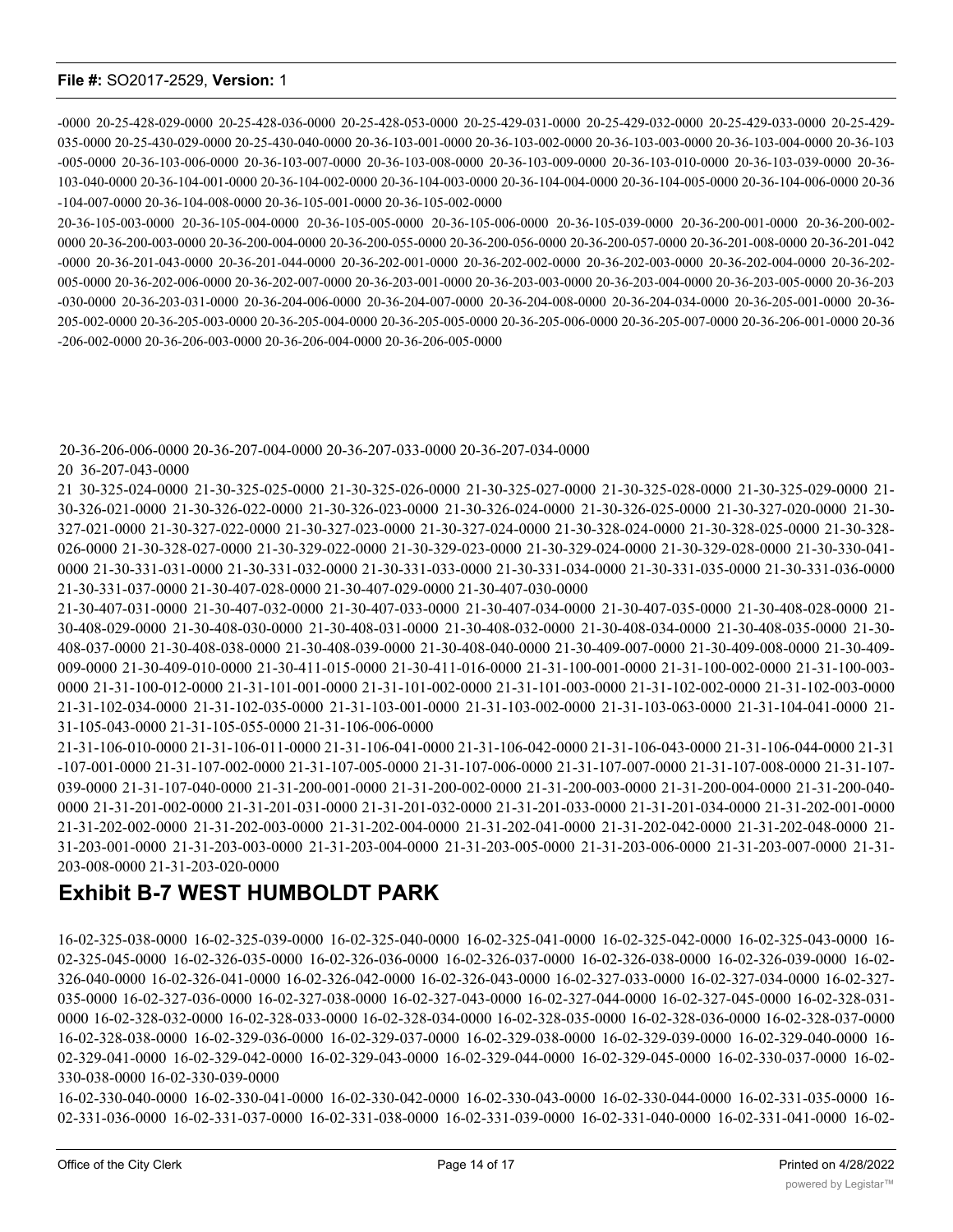331-042-0000 16-02-332-032-0000 16-02-332-033-0000 16-02-332-034-0000 16-02-332-035-0000 16-02-332-036-0000 16-02-332- 037-0000 16-02-332-038-0000 16-02-332-042-0000 16-02-419-032-0000 16-02-419-033-0000 16-02-419-034-0000 16-02-419-035- 0000 16-02-419-036-0000 16-02-419-037-0000 16-02-419-038-0000 16-02-419-039-0000 16-02-419-040-0000 16-02-419-041-0000 16-02-420-038-0000 16-02-420-039-0000 16-02-420-040-0000 16-02-420-041-0000 16-02-420-042-0000 16-02-420-043-0000 16- 02-420-044-0000 16-02-420-045-0000 16-02-420-046-0000 16-02-420-047-0000 16-02-420-048-0000 16-02-421-037-0000 16-02- 421-038-0000 16-02-421-039-0000

16-02-421-040-0000 16-02-421-041-0000 16-02-421-042-0000 16-02-421-043-0000 16-02-421-044-0000 16-02-422-035-0000 16- 02-422-036-0000 16-02-422-037-0000 16-02-422-038-0000 16-02-422-039-0000 16-02-422-040-0000 16-02-422-041-0000 16-02- 422-042-0000 16-02-422-043-0000 16-02-422-044-0000 16-02-426-007-0000 16-02-426-008-0000 16-02-426-009-0000 16-02-426- 010-0000 16-02-426-011-0000 16-02-426-012-0000 16-02-426-013-0000 16-02-426-014-0000 16-02-429-008-0000 16-02-429-009- 0000 16-02-429-010-0000 16-02-429-011-0000 16-02-429-017-0000 16-02-431-017-0000 16-02-431-018-0000 16-11-100-001-0000 16-11-100-002-0000 16-11-100-042-0000 16-11-101-001-0000 16-11-101-002-0000 16-11-101-003-0000 16-11-101-004-0000 16-11 -101-005-0000 16-11-101-006-0000 16-11-101-007-0000 16-11-101-008-0000 16-11-101-009-0000 16-11-101-010-0000 16-11-101- 011-0000 16-11-102-001-0000

16-11-102-002-0000 16-11-102-003-0000 16-11-102-004-0000 16-11-102-005-0000 16-11-103-001-0000 16-11-103-002-0000 16-11 -103-003-0000 16-11-103-004-0000 16-11-103-005-0000 16-11-103-006-0000 16-11-103-007-0000 16-11-103-010-0000 16-11-103- 041-0000 16-11-103-042-0000 16-11-104-005-0000 16-11-104-031-0000 16-11-104-032-0000 16-11-104-033-0000 16-11-105-001- 0000 16-11-105-002-0000 16-11-105-003-0000 16-11-105-004-0000 16-11-105-005-0000 16-11-105-006-0000 16-11-105-007-0000 16-11-105-039-0000 16-11-105-041-0000

16-11-105-042-0000 16-11-106-001-0000 16-11-106-002-0000 16-11-106-020-0000 16-11-107-001-0000 16-11-107-036-0000 16-11 -200-001-0000 16-11-200-019-0000 16-11-200-020-0000 16-11-201-001-0000 16-11-201-002-0000 16-11-201-003-0000 16-11-201- 008-0000 16-11-201-009-0000 16-11-201-042-0000 16-11-201-043-0000 16-11-201-044-0000 16-11-201-045-0000 16-11-202-001- 0000 16-11-202-002-0000 16-11-202-003-0000 16-11-202-004-0000 16-11-202-022-0000 16-11-202-023-0000 16-11-202-024-0000 16-11-202-044-0000 16-11-202-045-0000

16-11-203-001-0000 16-11-203-039-0000 16-11-204-001-0000 16-11-204-002-0000 16-11-204-003-0000 16-11-204-004-0000 16-11 -204-005-0000 16-11-204-006-0000 16-11-204-007-0000 16-11-205-001-0000 16-11-205-002-0000 16-11-205-003-0000 16-11-205- 004-0000 16-11-205-005-0000 16-11-205-006-0000 16-11-205-007-0000 16-11-205-008-0000 16-11-205-009-0000 16-11-206-001- 0000 16-11-206-002-0000 16-11-206-003-0000 16-11-206-004-0000 16-11-206-005-0000 16-11-206-006-0000 16-11-206-007-0000 16-11-206-008-0000 16-11-207-025-0000

## **Exhibit B-8 WEST PULLMAN**

25-20-205-025-0000 25-20-205-026-0000 25-20-205-027-0000 25-20-205-028-0000 25-20-205-029-0000 25-20-205-035-0000 25- 20-205-037-0000 25-20-205-038-0000 25-20-205-039-0000 25-20-205-040-0000 25-20-205-041-0000 25-20-205-054-0000 25-20- 212-018-0000 25-20-212-019-0000 25-20-212-020-0000 25-20-212-022-0000 25-20-212-023-0000 25-20-212-028-0000 25-20-212- 029-0000 25-20-212-030-0000 25-20-212-031-0000 25-20-212-032-0000 25-20-212-033-0000 25-20-212-035-0000 25-20-217-001- 0000 25-20-217-002-0000 25-20-217-003-0000 25-20-217-004-0000 25-20-217-005-0000 25-20-217-006-0000 25-20-217-007-0000 25-20-217-008-0000 25-20-217-009-0000 25-20-217-010-0000 25-20-217-011-0000 25-20-217-012-0000 25-20-217-013-0000 25-20 -217-014-0000 25-20-217-015-0000 25-20-226-017-0000 25-20-226-018-0000 25-20-226-019-0000 25-20-226-020-0000 25-20-412- 012-0000 25-20-412-013-0000

25-20-412-014-0000 25-20-412-015-0000 25-20-412-016-0000 25-20-412-017-0000 25-20-412-018-0000 25-20-412-019-0000 25- 20-412-020-0000 25-21-100-002-0000 25-21-100-003-0000 25-21-100-025-0000 25-21-100-026-0000 25-21-100-049-0000 25-21- 100-050-0000 25-21-100-051-0000 25-21-100-053-0000 25-21-100-054-0000 25-21-100-055-0000 25-21-100-056-0000 25-21-108- 037-0000 25-21-108-038-0000 25-21-108-039-0000 25-21-108-040-0000 25-21-116-021-0000 25-21-116-022-0000 25-21-116-023- 0000 25-21-116-024-0000 25-21-124-027-0000 25-21-124-028-0000 25-21-124-029-0000 25-21-124-030-0000 25-21-124-031-0000 25-21-300-024-0000 25-21-300-029-0000 25-21-303-030-0000 25-21-310-001-0000 25-21-310-002-0000 25-21-310-003-0000 25- 21-310-004-0000 25-21-310-005-0000 25-21-310-006-0000 25-21-317-023-0000 25-21-317-024-0000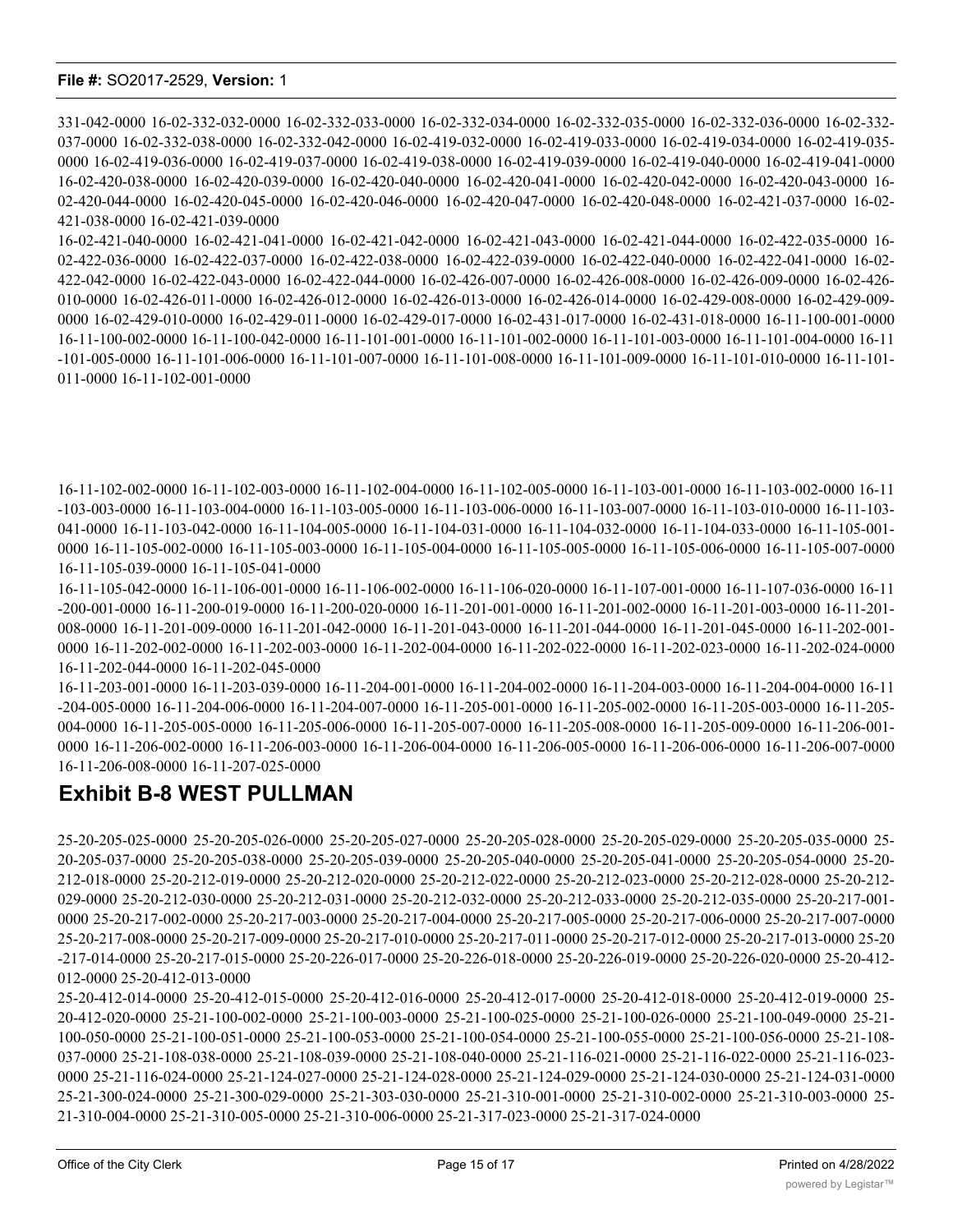OFFICE OF THE MAYOR CITY OF CHICAGO

RAHM EMANUEL MAYOR

March 29, 2017

### TO THE HONORABLE, THE CITY COUNCIL OF THE CITY OF CHICAGO

Ladies and Gentlemen:

At the request of the Commissioner of Planning and Development, I transmit herewith, together with Aldermen Sawyer, Mitchell, Thompson, Foulk.es <http://Foulk.es>, Cochran, Burnett, Austin, Lopez and Mitts, an ordinance to authorize implementation of various components of the Retail Thrive Zones program.

Your favorable consideration of this ordinance will be appreciated.

Mayor

Very truly yours,

### **CHICAGO April 19,2017 To the**

### **President and Members of the City Council: Your Committee on Finance having had under**

**consideration**